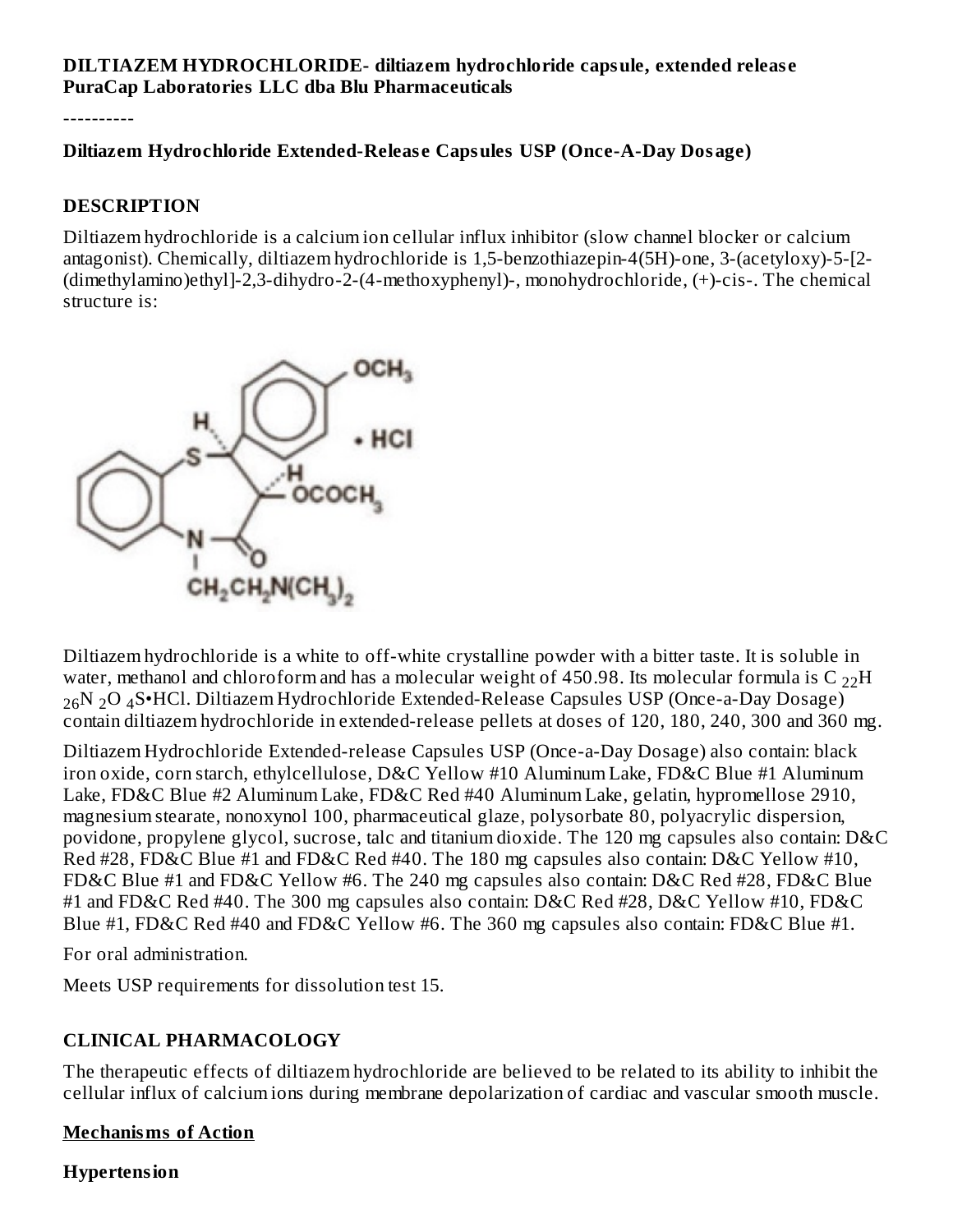Diltiazem produces its antihypertensive effect primarily by relaxation of vascular smooth muscle and the resultant decrease in peripheral vascular resistance. The magnitude of blood pressure reduction is related to the degree of hypertension: thus hypertensive individuals experience an antihypertensive effect, whereas there is only a modest fall in blood pressure in normotensives.

## **Angina**

Diltiazem hydrochloride has been shown to produce increases in exercise tolerance, probably due to its ability to reduce myocardial oxygen demand. This is accomplished via reductions in heart rate and systemic blood pressure at submaximal and maximal work loads.

Diltiazem has been shown to be a potent dilator of coronary arteries, both epicardial and subendocardial. Spontaneous and ergonovine-induced coronary artery spasms are inhibited by diltiazem.

In animal models, diltiazem interferes with the slow inward (depolarizing) current in excitable tissue. It causes excitation-contraction uncoupling in various myocardial tissues without changes in the configuration of the action potential. Diltiazem produces relaxation of the coronary vascular smooth muscle and dilation of both large and small coronary arteries at drug levels which cause little or no negative inotropic effect. The resultant increases in coronary blood flow (epicardial and subendocardial) occur in ischemic and nonischemic models and are accompanied by dose-dependent decreases in systemic blood pressure and decreases in peripheral resistance.

## **Hemodynamic and Electrophysiologic Effects**

Like other calcium channel antagonists, diltiazem decreases sinoatrial and atrioventricular conduction in isolated tissues and has a negative inotropic effect in isolated preparations. In the intact animal, prolongation of the AH interval can be seen at higher doses.

In man, diltiazem prevents spontaneous and ergonovine-provoked coronary artery spasm. It causes a decrease in peripheral vascular resistance and a modest fall in blood pressure in normotensive individuals and, in exercise tolerance studies in patients with ischemic heart disease, reduces the heart rate-blood pressure product for any given work load. Studies to date, primarily in patients with good ventricular function, have not revealed evidence of a negative inotropic effect; cardiac output, ejection fraction, and left ventricular end-diastolic pressure have not been affected. Such data have no predictive value with respect to effects in patients with poor ventricular function, and increased heart failure has been reported in patients with preexisting impairment of ventricular function. There are as yet few data on the interaction of diltiazem and beta-blockers in patients with poor ventricular function. Resting heart rate is usually slightly reduced by diltiazem.

Diltiazem hydrochloride extended-release capsules USP (once-a-day dosage) produce antihypertensive effects both in the supine and standing positions. Postural hypotension is infrequently noted upon suddenly assuming an upright position. No reflex tachycardia is associated with the chronic antihypertensive effects.

Diltiazem hydrochloride decreases vascular resistance, increases cardiac output (by increasing stroke volume), and produces a slight decrease or no change in heart rate. During dynamic exercise, increases in diastolic pressure are inhibited while maximum achievable systolic pressure is usually reduced. Chronic therapy with diltiazem hydrochloride produces no change or an increase in plasma catecholamines. No increased activity of the renin-angiotensin-aldosterone axis has been observed. Diltiazem hydrochloride reduces the renal and peripheral effects of angiotensin II. Hypertensive animal models respond to diltiazem with reductions in blood pressure and increased urinary output and natriuresis without a change in urinary sodium/potassium ratio. In man, transient natriuresis and kaliuresis have been reported, but only in high intravenous doses of 0.5 mg/kg of body weight.

Diltiazem-associated prolongation of the AH interval is not more pronounced in patients with first degree heart block. In patients with sick sinus syndrome, diltiazem significantly prolongs sinus cycle length (up to 50% in some cases). Intravenous diltiazem in doses of 20 mg prolongs AH conduction time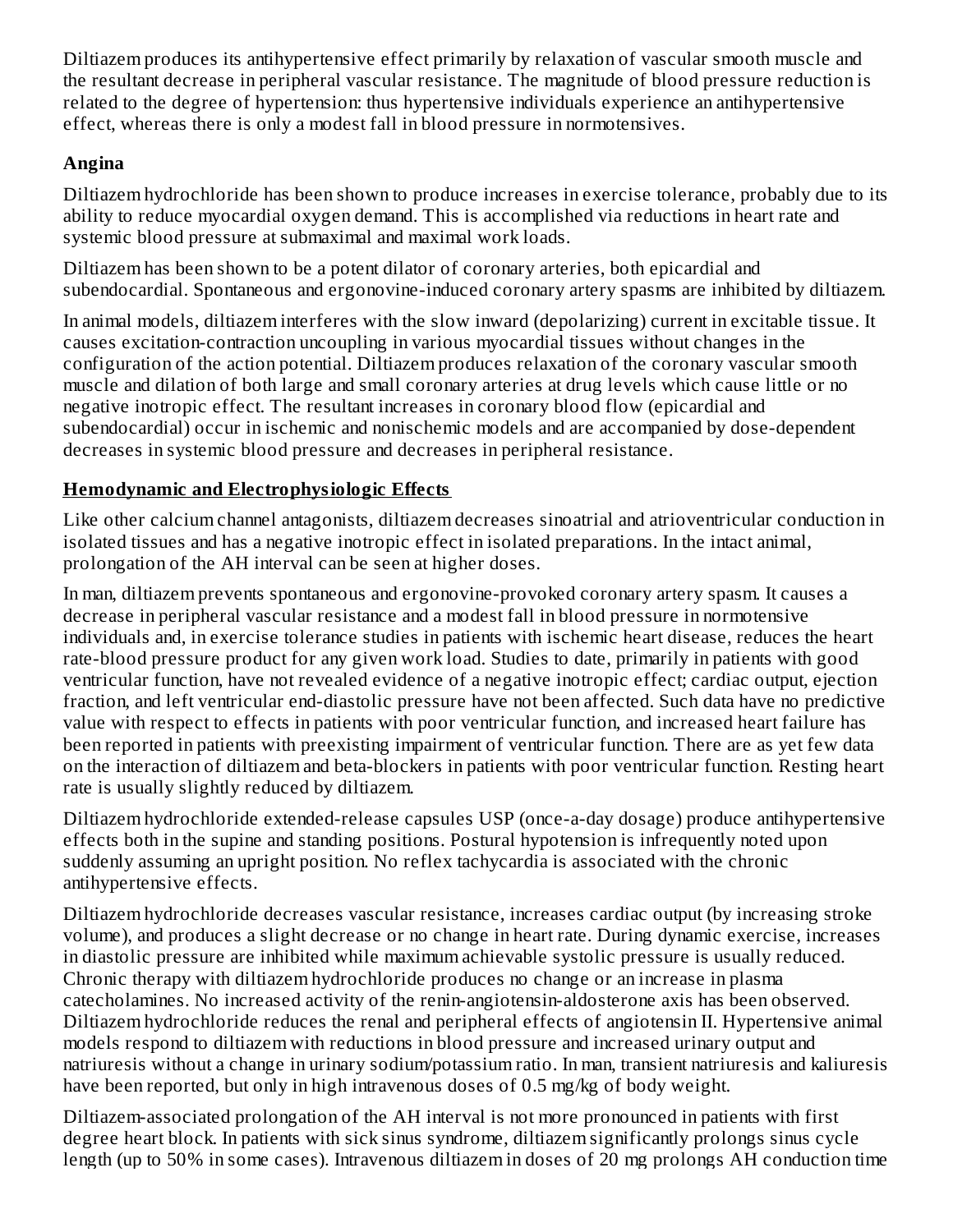and AV node functional and effective refractory periods by approximately 20%.

In two short term, double-blind, placebo-controlled studies in 256 hypertensive patients with doses up to 540 mg/day, diltiazem hydrochloride extended-release capsules USP (once-a-day dosage) showed a clinically unimportant but statistically significant, dose-related increase in PR interval (0.008 seconds). There were no instances of greater than first-degree AV block in any of the clinical trials (see **WARNINGS**).

## **Pharmacodynamics**

## **Hypertension**

In short term, double-blind, placebo-controlled clinical trials, diltiazem hydrochloride extended-release capsules USP (once-a-day dosage) demonstrated a dose-related antihypertensive response among patients with mild to moderate hypertension. In one parallel-group study of 198 patients diltiazem hydrochloride extended-release capsules USP (once-a-day dosage) were given for four weeks. The changes in diastolic blood pressure measured at trough (24 hours after the dose) for placebo, 90 mg, 180 mg, 360 mg and 540 mg were -5.4, -6.3, -6.2, -8.2, and -11.8 mm Hg, respectively. Supine diastolic blood pressure as well as standing diastolic and systolic blood pressures also showed statistically significant linear dose response effects.

In another clinical trial that followed a dose-escalation design, diltiazem hydrochloride extendedrelease capsules USP (once-a-day dosage) also reduced blood pressure in a linear dose-related manner. Supine diastolic blood pressure measured following two-week intervals of treatment was reduced by - 3.7 mm Hg with 120 mg/day versus -2 mm Hg with placebo, by -7.6 mm Hg after escalation to 240 mg/day versus -2.3 mm Hg with placebo, by -8.1 mm Hg after escalation to 360 mg/day versus -0.9 mm Hg with placebo, and by -10.8 mm Hg after escalation to 480/540 mg/day versus -2.2 mm Hg with placebo.

# **Angina**

In a double-blind parallel group placebo-controlled trial (approximately 50 patients/group, in patients with

chronic stable angina), diltiazem hydrochloride at doses of 120 to 540 mg/day increased exercise tolerance time. At trough, 24 hours after dosing, exercise tolerance times using a Bruce exercise protocol, increased by 14, 26, 41, 33, and 32 seconds over baseline for placebo and the 120 mg, 240 mg, 360 mg, and 540 mg treated patient groups, respectively. At peak, 8 hours after dosing, exercise tolerance times relative to baseline were statistically significantly increased by 13, 38, 64, 55 and 42 seconds for placebo and 120 mg, 240 mg, 360 mg and 540 mg diltiazem hydrochloride treated patients, respectively. Compared to baseline, diltiazem hydrochloride treated patients experienced statistically significant reductions in anginal attacks and decreased nitroglycerin requirements when compared to placebo treated patients.

# **Pharmacokinetics and Metabolism**

Diltiazem is well absorbed from the gastrointestinal tract but undergoes substantial hepatic first-pass effect. The absolute bioavailability of an oral dose of an immediate-release formulation (compared to intravenous administration) is approximately 40%. Only 2% to 4% of unchanged diltiazem appears in the urine. The plasma elimination half-life of diltiazem is approximately 3 to 4.5 h. Drugs which induce or inhibit hepatic microsomal enzymes may alter diltiazem disposition. Therapeutic blood levels of diltiazem appear to be in the range of 40 to 200 ng/mL. There is a departure from linearity when dose strengths are increased; the half-life is slightly increased with dose.

The two primary metabolites of diltiazem are desacetyldiltiazem and desmethyldiltiazem. The desacetyl metabolite is approximately 25% to 50% as potent a coronary vasodilator as diltiazem and is present in plasma at concentrations of 10% to 20% of parent diltiazem. However, recent studies employing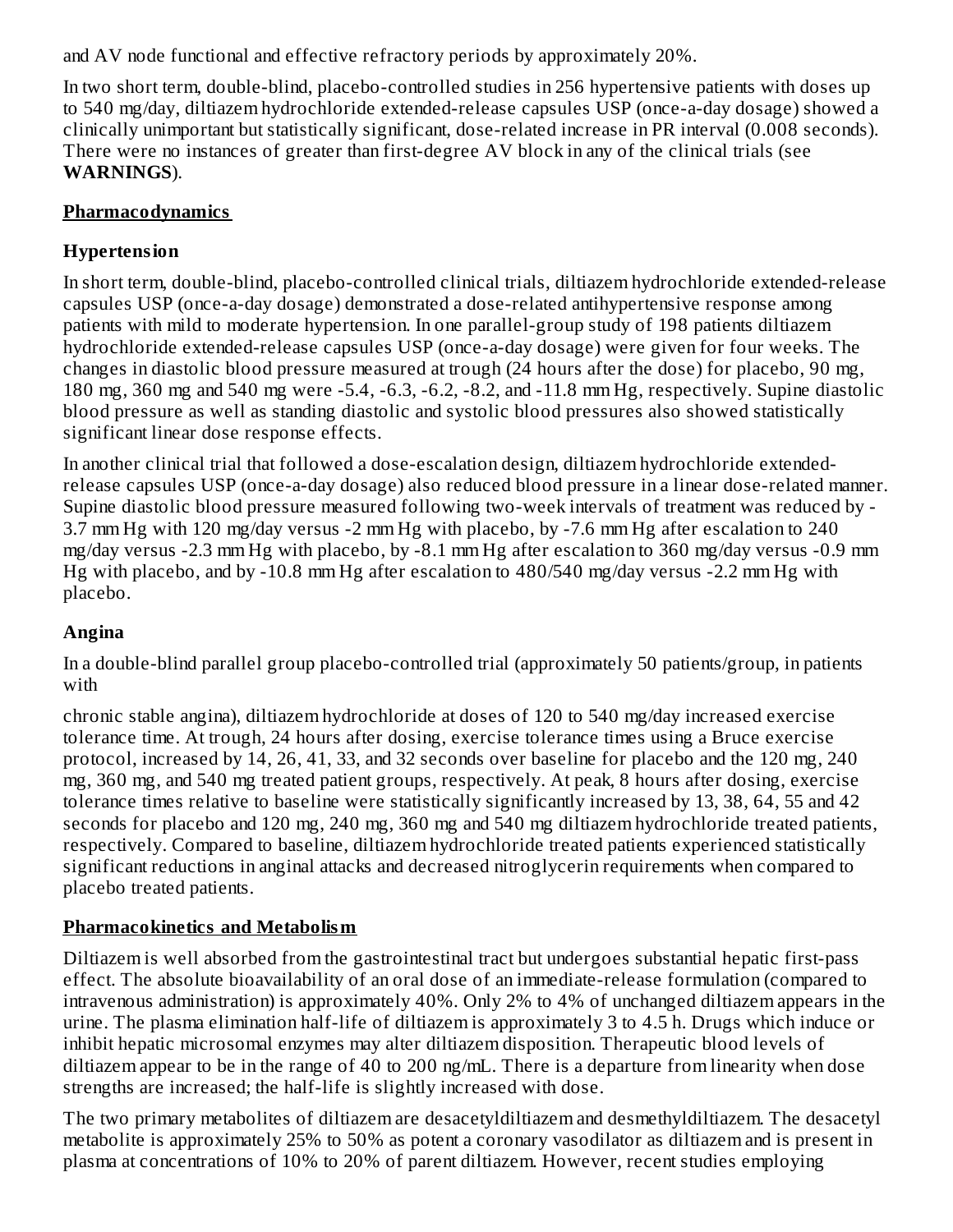sensitive and specific analytical methods have confirmed the existence of several sequential metabolic pathways of diltiazem. As many as nine diltiazem metabolites have been identified in the urine of humans. Total radioactivity measurements following single intravenous dose administration in healthy volunteers suggest the presence of other unidentified metabolites. These metabolites are more slowly excreted (with a half-life of total radioactivity of approximately 20 hours), and attain concentrations in excess of diltiazem.

*In vitro* binding studies show diltiazem HCI is 70% to 80% bound to plasma proteins. Competitive *in vitro* ligand binding studies have also shown diltiazem HCI binding is not altered by therapeutic concentrations of digoxin, hydrochlorothiazide, phenylbutazone, propranolol, salicylic acid, or warfarin. A study that compared patients with normal hepatic function to patients with cirrhosis who received immediate-release diltiazem found an increase in diltiazem elimination half-life and a 69% increase in bioavailability in the hepatically impaired patients. Patients with severely impaired renal function (creatinine clearance <50 mL/min) who received immediate-release diltiazem had modestly increased diltiazem concentrations compared to patients with normal renal function.

#### **Diltiazem Hydrochloride Extended-Releas e Capsules USP (Once-a-Day Dosage)**

When compared to a regimen of immediate-release tablets at steady-state, approximately 93% of drug is absorbed from the diltiazem hydrochloride extended-release capsule USP formulation. When diltiazem hydrochloride extended-release capsules USP (once-a-day dosage) were coadministered with a high fat content breakfast, the extent of diltiazem absorption was not affected; T  $_{\rm max}$ , however, occurred slightly earlier. The apparent elimination half-life after single or multiple dosing is 4 to 9.5 hours (mean 6.5 hours).

Diltiazem hydrochloride extended-release capsules, USP (once-a-day dosage) demonstrate non-linear pharmacokinetics. As the daily dose of diltiazem hydrochloride extended-release capsules, USP (oncea-day dosage) is increased from 120 to 540 mg, there was a more than proportional increase in diltiazem plasma concentrations as evidenced by an increase of AUC, C  $_{\rm max}$  and C  $_{\rm min}$  of 6.8, 6 and 8.6 times, respectively, for a 4.5 times increase in dose.

## **INDICATIONS AND USAGE**

#### **Hypertension**

Diltiazem Hydrochloride Extended-Release Capsules USP (Once-a-Day Dosage) are indicated for the treatment of hypertension. It may be used alone or in combination with other antihypertensive medications.

#### **Chronic Stable Angina**

Diltiazem Hydrochloride Extended-Release Capsules USP (Once-a-Day Dosage) are indicated for the treatment of chronic stable angina.

#### **CONTRAINDICATIONS**

Diltiazem is contraindicated in (1) patients with sick sinus syndrome except in the presence of a functioning ventricular pacemaker, (2) patients with second- or third-degree AV block except in the presence of a functioning ventricular pacemaker, (3) patients with severe hypotension (less than 90 mm Hg systolic), (4) patients who have demonstrated hypersensitivity to the drug, and (5) patients with acute myocardial infarction and pulmonary congestion documented by x-ray on admission.

#### **WARNINGS**

#### **1. Cardiac Conduction**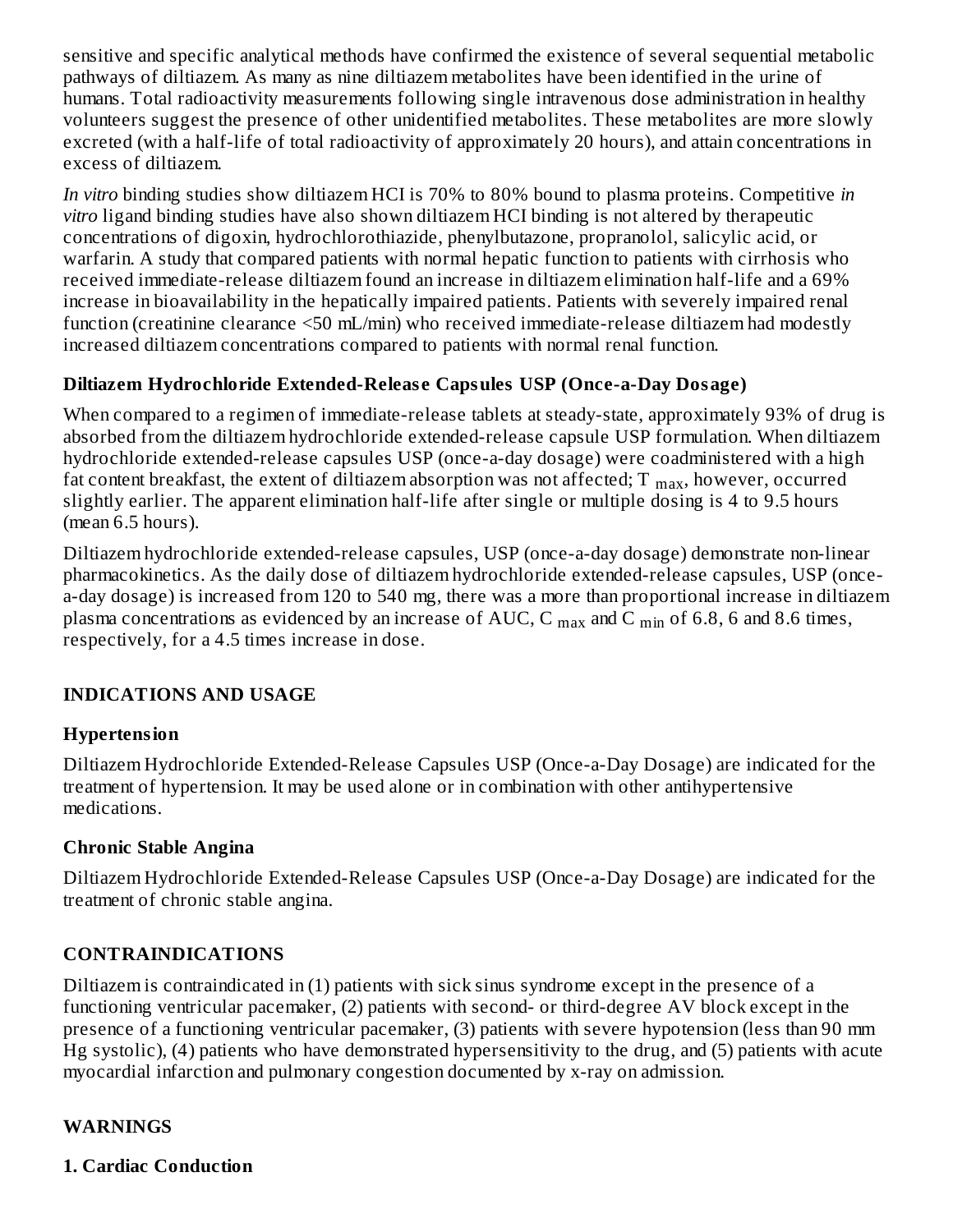Diltiazem hydrochloride prolongs AV node refractory periods without significantly prolonging sinus node recovery time, except in patients with sick sinus syndrome. This effect may rarely result in abnormally slow heart rates (particularly in patients with sick sinus syndrome) or second- or thirddegree AV block (13 of 3007 patients or 0.43%). Concomitant use of diltiazem with beta-blockers or digitalis may result in additive effects on cardiac conduction. A patient with Prinzmetal's angina developed periods of asystole (2 to 5 seconds) after a single dose of 60 mg of diltiazem.

# **2. Congestive Heart Failure**

Although diltiazem has a negative inotropic effect in isolated animal tissue preparations, hemodynamic studies in humans with normal ventricular function have not shown a reduction in cardiac index nor consistent negative effects on contractility (dp/dt). An acute study of oral diltiazem in patients with impaired ventricular function (ejection fraction  $24\% \pm 6\%$ ) showed improvement in indices of ventricular function without significant decrease in contractile function (dp/dt). Worsening of congestive heart failure has been reported in patients with preexisting impairment of ventricular function. Experience with the use of diltiazem hydrochloride in combination with beta-blockers in patients with impaired ventricular function is limited. Caution should be exercised when using this combination.

# **3. Hypotension**

Decreases in blood pressure associated with diltiazem hydrochloride therapy may occasionally result in symptomatic hypotension.

## **4. Acute Hepatic Injury**

Mild elevations of transaminases with and without concomitant elevation in alkaline phosphatase and bilirubin have been observed in clinical studies. Such elevations were usually transient and frequently resolved even with continued diltiazem treatment. In rare instances, significant elevations in enzymes such as alkaline phosphatase, LDH, SGOT, and SGPT, and other phenomena consistent with acute hepatic injury have been noted. These reactions tended to occur early after therapy initiation (1 to 8 weeks) and have been reversible upon discontinuation of drug therapy. The relationship to diltiazem hydrochloride is uncertain in some cases, but probable in some (see **PRECAUTIONS**).

# **PRECAUTIONS**

# **General**

Diltiazem hydrochloride is extensively metabolized by the liver and excreted by the kidneys and in bile. As with any drug given over prolonged periods, laboratory parameters of renal and hepatic function should be monitored at regular intervals. The drug should be used with caution in patients with impaired renal or hepatic function. In subacute and chronic dog and rat studies designed to produce toxicity, high doses of diltiazem were associated with hepatic damage. In special subacute hepatic studies, oral doses of 125 mg/kg and higher in rats were associated with histological changes in the liver which were reversible when the drug was discontinued. In dogs, doses of 20 mg/kg were also associated with hepatic changes; however, these changes were reversible with continued dosing.

Dermatological events (see **ADVERSE REACTIONS**) may be transient and may disappear despite continued use of diltiazem hydrochloride. However, skin eruptions progressing to erythema multiforme and/or exfoliative dermatitis have also been infrequently reported. Should a dermatologic reaction persist, the drug should be discontinued.

# **Drug Interactions**

Due to the potential for additive effects, caution and careful titration are warranted in patients receiving diltiazem hydrochloride concomitantly with other agents known to affect cardiac contractility and/or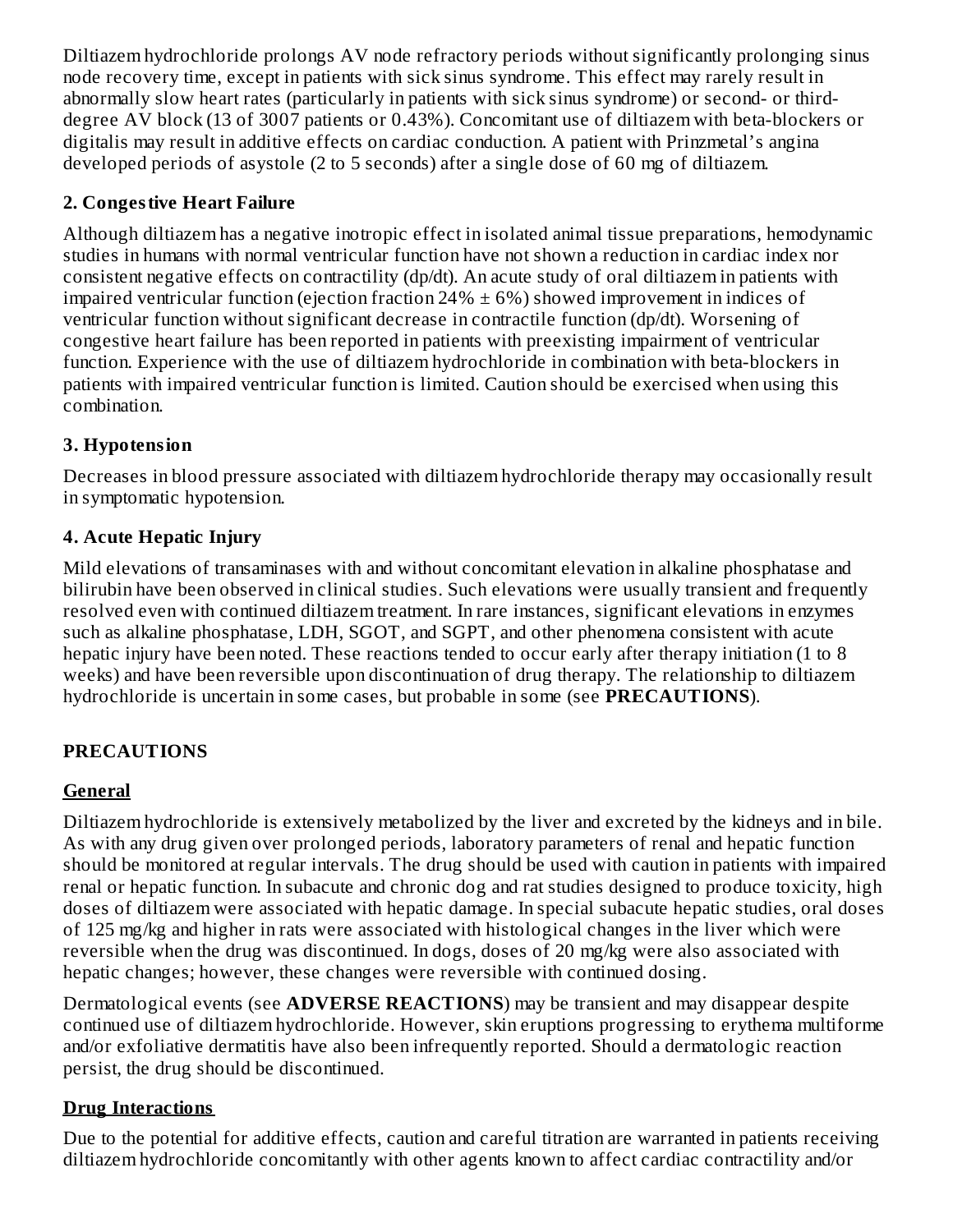conduction (see **WARNINGS**). Pharmacologic studies indicate that there may be additive effects in prolonging AV conduction when using beta-blockers or digitalis concomitantly with diltiazem hydrochloride extended-release capsules USP (once-a-day dosage) (see **WARNINGS**). As with all drugs, care should be exercised when treating patients with multiple medications. Diltiazem is both a substrate and an inhibitor of the cytochrome P-450 3A4 enzyme system. Other drugs that are specific substrates, inhibitors, or inducers of the enzyme system may have a significant impact on the efficacy and side effect profile of diltiazem. Patients taking other drugs that are substrates of CYP450 3A4, especially patients with renal and/or hepatic impairment, may require dosage adjustment when starting or stopping concomitantly administered diltiazem in order to maintain optimum therapeutic blood levels.

#### **Anesthetics**

The depression of cardiac contractility, conductivity, and automaticity as well as the vascular dilation associated with anesthetics may be potentiated by calcium channel blockers. When used concomitantly, anesthetics and calcium channel blockers should be titrated carefully.

## **Benzodiazepines**

Studies showed that diltiazem increased the AUC of midazolam and triazolam by 3- to 4-fold and the C  $_{\rm max}$  by 2-fold, compared to placebo. The elimination half-life of midazolam and triazolam also increased (1.5-to 2.5- fold) during coadministration with diltiazem. These pharmacokinetic effects seen during diltiazem coadministration can result in increased clinical effects (e.g., prolonged sedation) of both midazolam and triazolam.

#### **Beta-blockers**

Controlled and uncontrolled domestic studies suggest that concomitant use of diltiazem hydrochloride and beta-blockers is usually well tolerated, but available data are not sufficient to predict the effects of concomitant treatment in patients with left ventricular dysfunction or cardiac conduction abnormalities. Administration of diltiazem hydrochloride concomitantly with propranolol in five normal volunteers resulted in increased propranolol levels in all subjects and bioavailability of propranolol was increased approximately 50%. *In vitro*, propranolol appears to be displaced from its binding sites by diltiazem. If combination therapy is initiated or withdrawn in conjunction with propranolol, an adjustment in the propranolol dose may be warranted (see **WARNINGS**).

## **Buspirone**

In nine healthy subjects, diltiazem significantly increased the mean buspirone AUC 5.5-fold and Cmax 4.1-fold compared to placebo. The T1/2 and Tmax of buspirone were not significantly affected by diltiazem. Enhanced effects and increased toxicity of buspirone may be possible during concomitant administration with diltiazem. Subsequent dose adjustments may be necessary during co-administration, and should be based on clinical assessment.

## **Carbamazepine**

Concomitant administration of diltiazem with carbamazepine has been reported to result in elevated serum levels of carbamazepine (40% to 72% increase), resulting in toxicity in some cases. Patients receiving these drugs concurrently should be monitored for a potential drug interaction.

## **Cimetidine**

A study in six healthy volunteers has shown a significant increase in peak diltiazem plasma levels (58%) and AUC (53%) after a 1-week course of cimetidine 1200 mg/day and a single dose of diltiazem 60 mg. Ranitidine produced smaller, non-significant increases. The effect may be mediated by cimetidine's known inhibition of hepatic cytochrome P-450, the enzyme system responsible for the first-pass metabolism of diltiazem. Patients currently receiving diltiazem therapy should be carefully monitored for a change in pharmacological effect when initiating and discontinuing therapy with cimetidine. An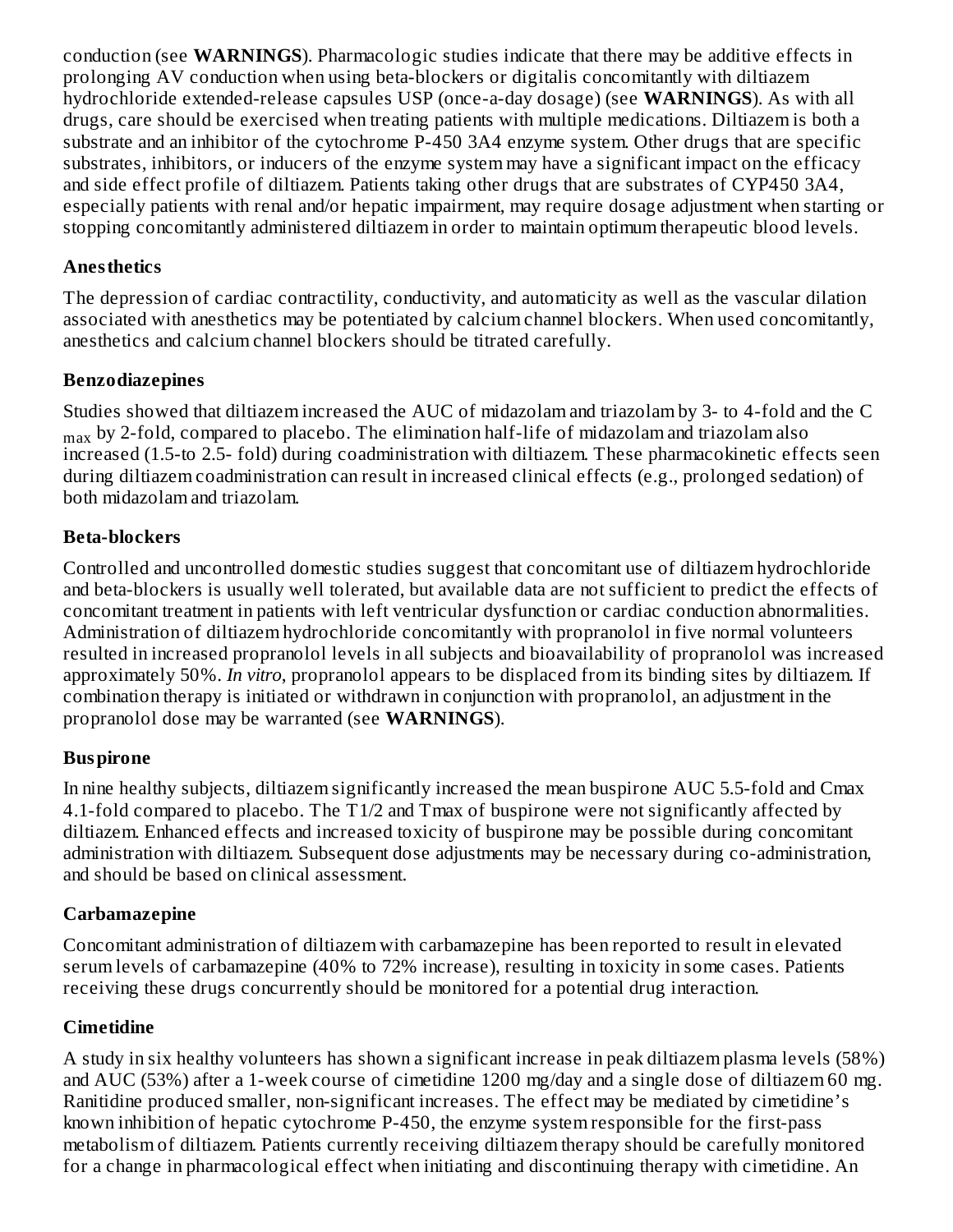adjustment in the diltiazem dose may be warranted.

## **Clonidine**

Sinus bradycardia resulting in hospitalization and pacemaker insertion has been reported in association with the use of clonidine concurrently with diltiazem. Monitor heart rate in patients receiving concomitant diltiazem and clonidine.

# **Cyclosporine**

A pharmacokinetic interaction between diltiazem and cyclosporine has been observed during studies involving renal and cardiac transplant patients. In renal and cardiac transplant recipients, a reduction of cyclosporine dose ranging from 15% to 48% was necessary to maintain cyclosporine trough concentrations similar to those seen prior to the addition of diltiazem. If these agents are to be administered concurrently, cyclosporine concentrations should be monitored, especially when diltiazem therapy is initiated, adjusted, or discontinued.

The effect of cyclosporine on diltiazem plasma concentrations has not been evaluated.

# **Digitalis**

Administration of diltiazem hydrochloride with digoxin in 24 healthy male subjects increased plasma digoxin concentrations approximately 20%. Another investigator found no increase in digoxin levels in 12 patients with coronary artery disease. Since there have been conflicting results regarding the effect of digoxin levels, it is recommended that digoxin levels be monitored when initiating, adjusting, and discontinuing diltiazem hydrochloride therapy to avoid possible over- or under-digitalization (see **WARNINGS**).

# **Quinidine**

Diltiazem significantly increases the AUC(0  $_{\rightarrow \infty}$ ) of quinidine by 51%, T  $_{1/2}$  by 36%, and decreases its  $CL$   $_{\text{oral}}$  by 33%. Monitoring for quinidine adverse effects may be warranted and the dose adjusted accordingly.

# **Rifampin**

Coadministration of rifampin with diltiazem lowered the diltiazem plasma concentrations to undetectable levels. Coadministration of diltiazem with rifampin or any known CYP3A4 inducer should be avoided when possible, and alternative therapy considered.

# **Statins**

Diltiazem is an inhibitor of CYP3A4 and has been shown to increase significantly the AUC of some statins. The risk of myopathy and rhabdomyolysis with statins metabolized by CYP3A4 may be increased with concomitant use of diltiazem. When possible, use a non-CYP3A4-metabolized statin together with diltiazem; otherwise, dose adjustments for both diltiazem and the statin should be considered along with close monitoring for signs and symptoms of any statin related adverse events.

In a healthy volunteer cross-over study  $(N=10)$ , coadministration of a single 20 mg dose of simvastatin at the end of a 14 day regimen with 120 mg BID diltiazem SR resulted in a 5-fold increase in mean simvastatin AUC versus simvastatin alone. Subjects with increased average steady-state exposures of diltiazem showed a greater fold increase in simvastatin exposure. Computer-based simulations showed that at a daily dose of 480 mg of diltiazem, an 8- to 9-fold mean increase in simvastatin AUC can be expected. If coadministration of simvastatin with diltiazem is required, limit the daily doses of simvastatin to 10 mg and diltiazem to 240 mg.

In a ten-subject randomized, open label, 4-way cross-over study, coadministration of diltiazem (120 mg BID diltiazem SR for 2 weeks) with a single 20 mg dose of lovastatin resulted in 3- to 4-fold increase in mean lovastatin AUC and C  $_{\rm max}$  versus lovastatin alone. In the same study, there was no significant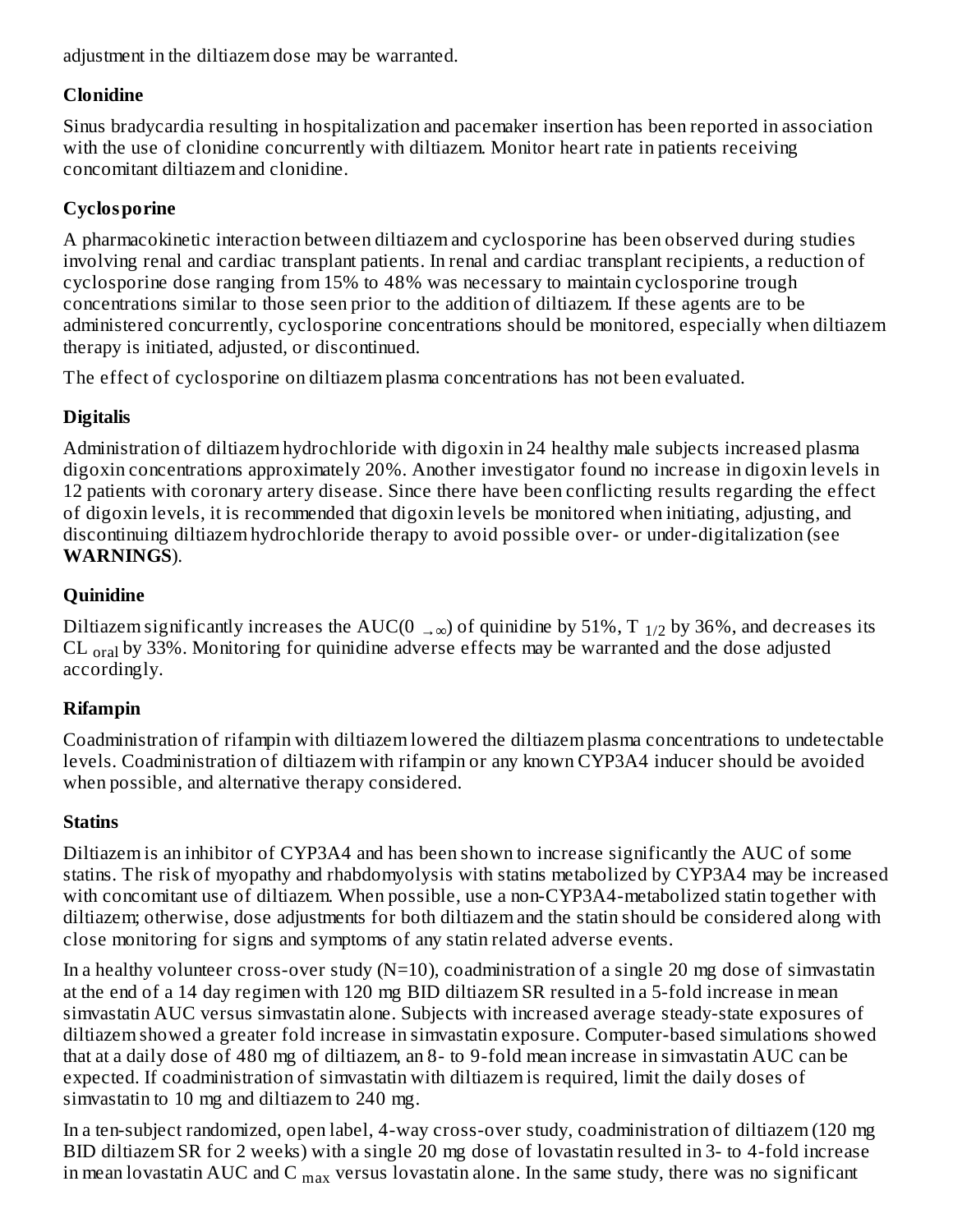change in 20 mg single dose pravastatin AUC and C  $_{\text{max}}$  during diltiazem coadministration. Diltiazem plasma levels were not significantly affected by lovastatin or pravastatin. ...<sub>...</sub>. max

## **Carcinogenesis, Mutagenesis, Impairment of Fertility**

A 24-month study in rats at oral dosage levels of up to 100 mg/kg/day and a 21-month study in mice at oral dosage levels of up to 30 mg/kg/day showed no evidence of carcinogenicity. There was also no mutagenic response *in vitro* or *in vivo* in mammalian cell assays or in vitro in bacteria. No evidence of impaired fertility was observed in a study performed in male and female rats at oral dosages of up to 100 mg/kg/day.

#### **Pregnancy**

Category C. Reproduction studies have been conducted in mice, rats, and rabbits. Administration of doses ranging from 4 to 6 times (depending on species) the upper limit of the optimum dosage range in clinical trials (480 mg/day or 8 mg/kg/day for a 60-kg patient) resulted in embryo and fetal lethality. These studies revealed, in one species or another, a propensity to cause abnormalities of the skeleton, heart, retina, and tongue. Also observed were reductions in early individual pup weights and pup survival, prolonged delivery and increased incidence of stillbirths. There are no well-controlled studies in pregnant women; therefore, use diltiazem hydrochloride in pregnant women only if the potential benefit justifies the potential risk to the fetus.

#### **Nursing Mothers**

Diltiazem is excreted in human milk. One report suggests that concentrations in breast milk may approximate serum levels. If use of diltiazem hydrochloride extended-release capsules USP (once-aday dosage) is deemed essential, an alternative method of infant feeding should be instituted.

#### **Pediatric Us e**

Safety and effectiveness in children have not been established.

#### **Geriatric Us e**

Clinical studies of diltiazem did not include sufficient numbers of subjects aged 65 and over to determine whether they respond differently from younger subjects. Other reported clinical experience has not identified differences in responses between the elderly and younger patients. In general, dose selection for an elderly patient should be cautious, usually starting at the low end of the dosing range, reflecting the greater frequency of decreased hepatic, renal, or cardiac function, and of concomitant disease or other drug therapy.

## **ADVERSE REACTIONS**

Serious adverse reactions have been rare in studies with diltiazem hydrochloride extended-release capsules USP (once-a-day dosage), as well as with other diltiazem formulations. It should be recognized that patients with impaired ventricular function and cardiac conduction abnormalities have usually been excluded from these studies. A total of 256 hypertensives were treated for between 4 and 8 weeks; a total of 207 patients with chronic stable angina were treated for 3 weeks with doses of diltiazem hydrochloride extended-release capsules USP (once-a-day dosage) ranging from 120 to 540 mg once daily. Two patients experienced first-degree AV block at the 540 mg dose. The following table presents the most common adverse reactions, whether or not drug-related, reported in placebocontrolled trials in patients receiving diltiazem hydrochloride extended-release capsules USP (once-aday dosage) up to 360 mg and up to 540 mg with rates in placebo patients shown for comparison.

#### **MOST COMMON ADVERSE EVENTS IN DOUBLE-BLIND PLACEBO-CONTROLLED HYPERTENSION TRIALS\***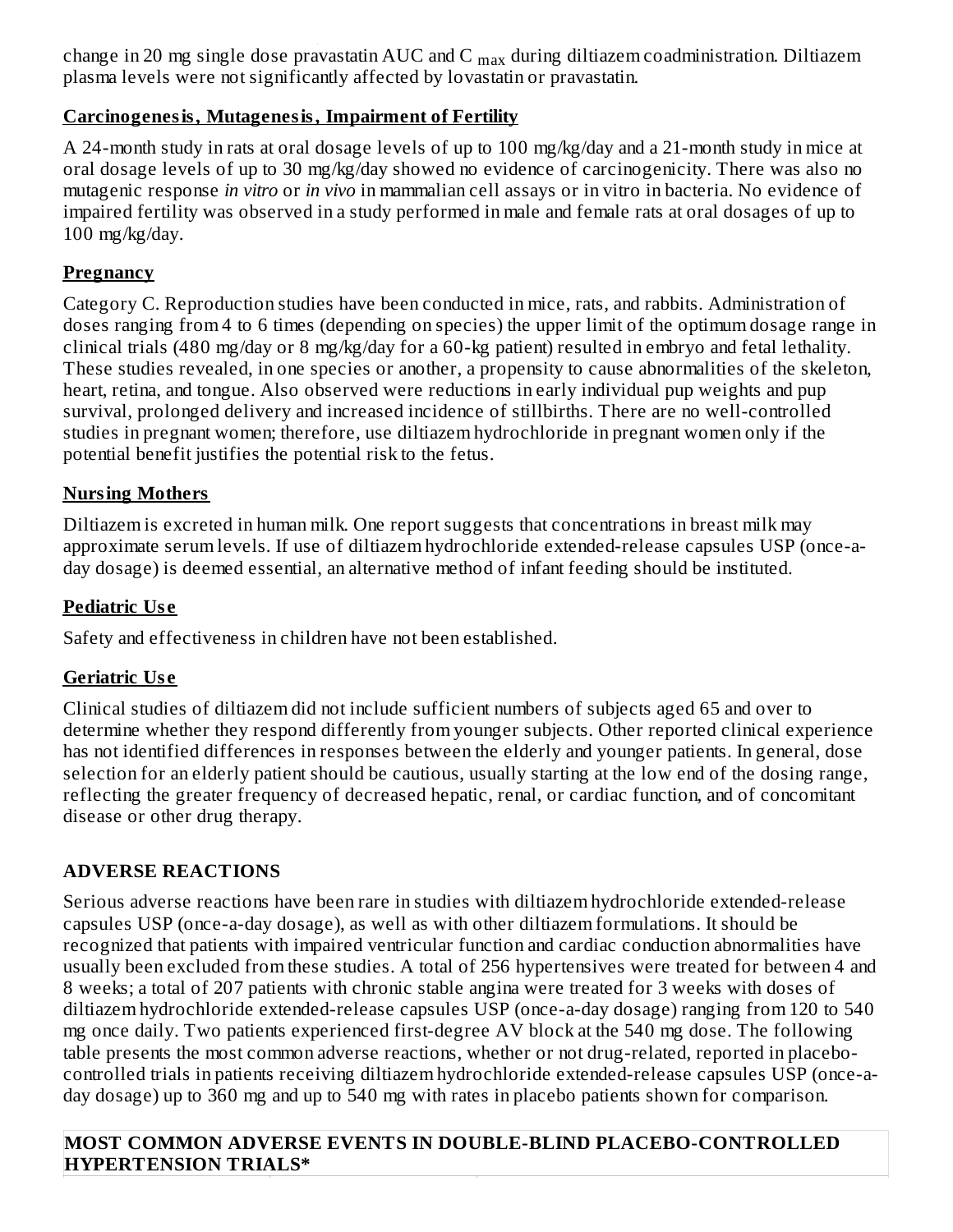| <b>Adverse Events</b> | <b>Placebo</b><br>$n=57$<br># pts $(\% )$ | Diltiazem Hydrochloride Extended-Release<br><b>Capsules USP</b><br>(Once-a-Day Dosage) |                                         |  |  |
|-----------------------|-------------------------------------------|----------------------------------------------------------------------------------------|-----------------------------------------|--|--|
| (COSTART Term)        |                                           | $\mu$ p to 360 mg<br>$n = 149$<br># pts $(\% )$                                        | 480-540 mg<br>$n = 48$<br># pts $(\% )$ |  |  |
| edema, peripheral     | 1(2)                                      | 8(5)                                                                                   | 7(15)                                   |  |  |
| dizziness             | 4(7)                                      | 6(4)                                                                                   | 2(4)                                    |  |  |
| vasoldilation         | 1(2)                                      | 5(3)                                                                                   | 1(2)                                    |  |  |
| dyspepsia             | 0(0)                                      | 7(5)                                                                                   | 0(0)                                    |  |  |
| pharyngitis           | (4)                                       | 3(2)                                                                                   | 3(6)                                    |  |  |
| rash                  | 0(0)                                      | 3(2)                                                                                   | 0(0)                                    |  |  |
| infection             | 2(4)                                      | 2(1)                                                                                   | 3(6)                                    |  |  |
| diarrhea              | 0(0)                                      | 2(1)                                                                                   | 1(2)                                    |  |  |
| palpitations          | 0(0)                                      | 2(1)                                                                                   | 1(2)                                    |  |  |
| nervousness           | 0(0)                                      | 3(2)                                                                                   | 0(0)                                    |  |  |

#### **MOST COMMON ADVERSE EVENTS IN DOUBLE-BLIND PLACEBO-CONTROLLED ANGINA TRIALS\***

| <b>Adverse Events</b> | <b>Placebo</b><br>$n=50$ | <b>Capsules USP</b>                          | Diltiazem Hydrochloride Extended-Release<br>(Once-a-Day Dosage) |  |  |  |
|-----------------------|--------------------------|----------------------------------------------|-----------------------------------------------------------------|--|--|--|
| (COSTART Term)        | # pts $(\% )$            | $up$ to 360 mg<br>$n = 158$<br># pts $(\% )$ | 540 mg<br>$n = 49$<br># pts $(\% )$                             |  |  |  |
| headache              | 1(2)                     | 13(8)                                        | 4(8)                                                            |  |  |  |
| edema, peripheral     | 1(2)                     | 3(2)                                         | 5(10)                                                           |  |  |  |
| pain                  | 1(2)                     | 10(6)                                        | 3(6)                                                            |  |  |  |
| dizziness             | 0(0)                     | 5(3)                                         | 5(10)                                                           |  |  |  |
| asthenia              | 0(0)                     | 1(1)                                         | 2(4)                                                            |  |  |  |
| dyspepsia             | 0(0)                     | 2(1)                                         | 3(6)                                                            |  |  |  |
| dyspnea               | 0(0)                     | 1(1)                                         | 3(6)                                                            |  |  |  |
| bronchitis            | 0(0)                     | 1(1)                                         | 2(4)                                                            |  |  |  |
| AV block              | 0(0)                     | 0(0)                                         | 2(4)                                                            |  |  |  |
| infection             | 0(0)                     | 2(1)                                         | 1(2)                                                            |  |  |  |
| flu syndrome          | 0(0)                     | 0(0)                                         | 1(2)                                                            |  |  |  |
| cough increase        | 0(0)                     | 2(1)                                         | 1(2)                                                            |  |  |  |
| extrasystoles         | 0(0)                     | 0(0)                                         | 1(2)                                                            |  |  |  |
| gout                  | 0(0)                     | 2(1)                                         | 1(2)                                                            |  |  |  |
| myalgia               | 0(0)                     | 0(0)                                         | 1(2)                                                            |  |  |  |
| impotence             | 0(0)                     | 0(0)                                         | 1(2)                                                            |  |  |  |
| conjunctivitis        | 0(0)                     | 0(0)                                         | 1(2)                                                            |  |  |  |
| rash                  | 0(0)                     | 2(1)                                         | 1(2)                                                            |  |  |  |
| abdominal enlargement | 0(0)                     | 0(0)                                         | 1(2)                                                            |  |  |  |

\*Adverse events occurring in treated patients at 2% or more than placebo-treated patients.

In addition, the following events have been reported infrequently (less than 2%) in clinical trials with other diltiazem products: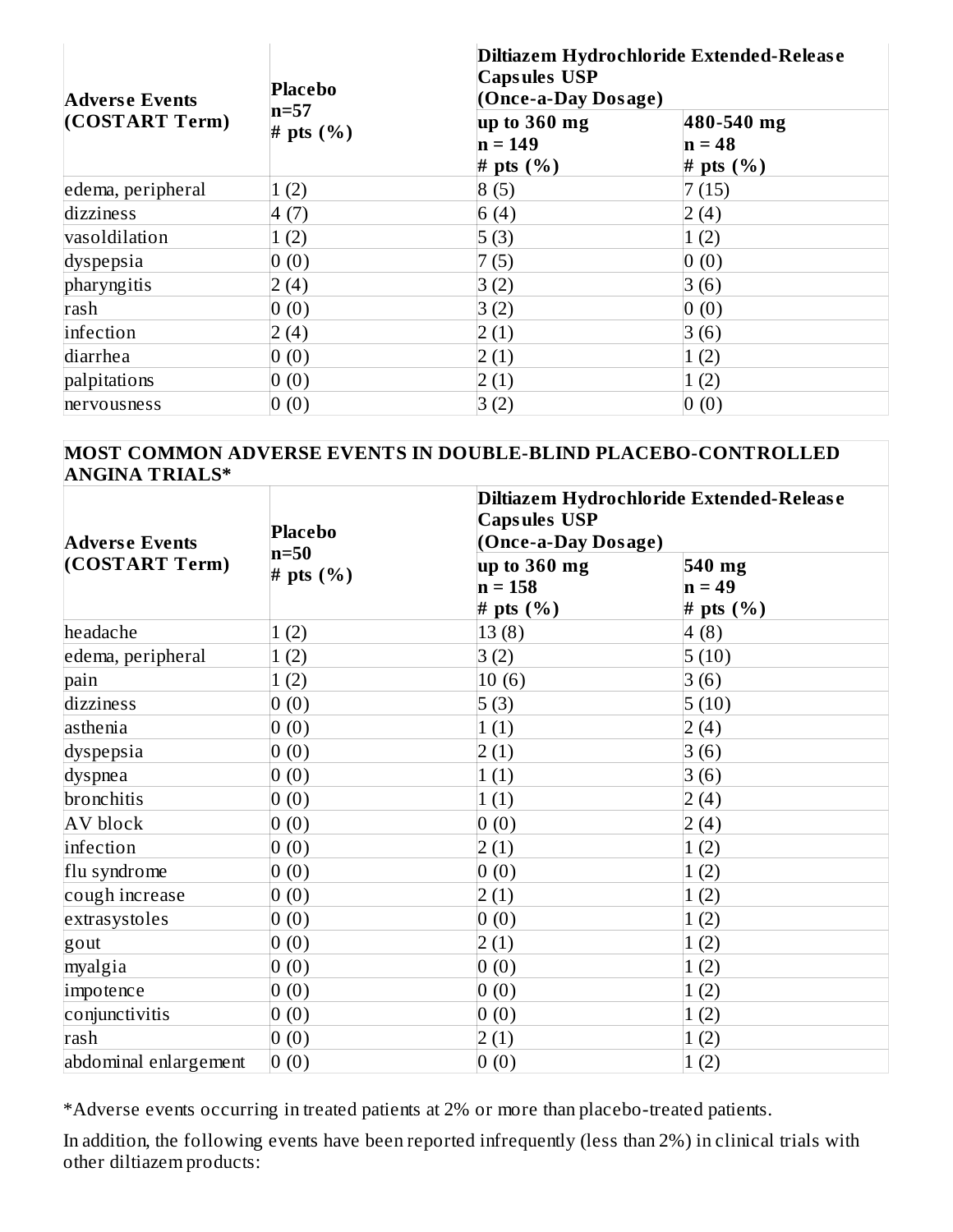#### **Cardiovas cular**

Angina, arrhythmia, AV block (second-or third-degree), bundle branch block, congestive heart failure, ECG abnormalities, hypotension, palpitations, syncope, tachycardia, ventricular extrasystoles.

#### **Nervous System**

Abnormal dreams, amnesia, depression, gait abnormality, hallucinations, insomnia, nervousness, paresthesia, personality change, somnolence, tinnitus, tremor.

#### **Gastrointestinal**

Anorexia, constipation, diarrhea, dry mouth, dysgeusia, mild elevations of SGOT, SGPT, LDH, and alkaline phosphatase (see **WARNINGS, Acute Hepatic Injury**), nausea, thirst, vomiting, weight increase.

#### **Dermatological**

Petechiae, photosensitivity, pruritus.

#### **Other**

Albuminuria, allergic reaction, amblyopia, asthenia, CPK increase, crystalluria, dyspnea, edema, epistaxis, eye irritation, headache, hyperglycemia, hyperuricemia, impotence, muscle cramps, nasal congestion, neck rigidity, nocturia, osteoarticular pain, pain, polyuria, rhinitis, sexual difficulties, gynecomastia.

In addition, the following postmarketing events have been reported infrequently in patients receiving diltiazem hydrochloride: acute generalized exanthematous pustulosis, alopecia, erythema multiforme, exfoliative dermatitis, Stevens-Johnson syndrome, toxic epidermal necrolysis, extrapyramidal symptoms, gingival hyperplasia, hemolytic anemia, increased bleeding time, photosensitivity (including lichenoid keratosis and hyperpigmentation at sun-exposed skin areas), leukopenia, purpura, retinopathy, and thrombocytopenia. In addition, events such as myocardial infarction have been observed which are not readily distinguishable from the natural history of the disease in these patients. A number of welldocumented cases of generalized rash, characterized as leukocytoclastic vasculitis, have been reported. However, a definitive cause and effect relationship between these events and diltiazem hydrochloride therapy is yet to be established.

#### **To report SUSPECTED ADVERSE EVENTS, contact Actavis at 1-800-272-5525 or FDA at 1- 800-FDA-1088 or http://www.fda.gov/ for voluntary reporting of advers e reactions.**

#### **OVERDOSAGE**

The oral LD  $_{50}$ 's in mice and rats range from 415 to 740 mg/kg and from 560 to 810 mg/kg, respectively. The intravenous LD  $_{50}\!\!^{\prime}$ s in these species were 60 and 38 mg/kg, respectively. The oral  ${\rm LD~_{50}}$  in dogs is considered to be in excess of 50 mg/kg, while lethality was seen in monkeys at 360 mg/kg.

The toxic dose in man is not known. Due to extensive metabolism, blood levels after a standard dose of diltiazem can vary over tenfold, limiting the usefulness of blood levels in overdose cases. There have been 29 reports of diltiazem overdose in doses ranging from less than 1 gm to 10.8 gm. Sixteen of these reports involved multiple drug ingestions. Twenty-two reports indicated patients had recovered from diltiazem overdose ranging from less than 1 gm to 10.8 gm. There were seven reports with a fatal outcome; although the amount of diltiazem ingested was unknown, multiple drug ingestions were confirmed in six of the seven reports.

Events observed following diltiazem overdose included bradycardia, hypotension, heart block, and cardiac failure. Most reports of overdose described some supportive medical measure and/or drug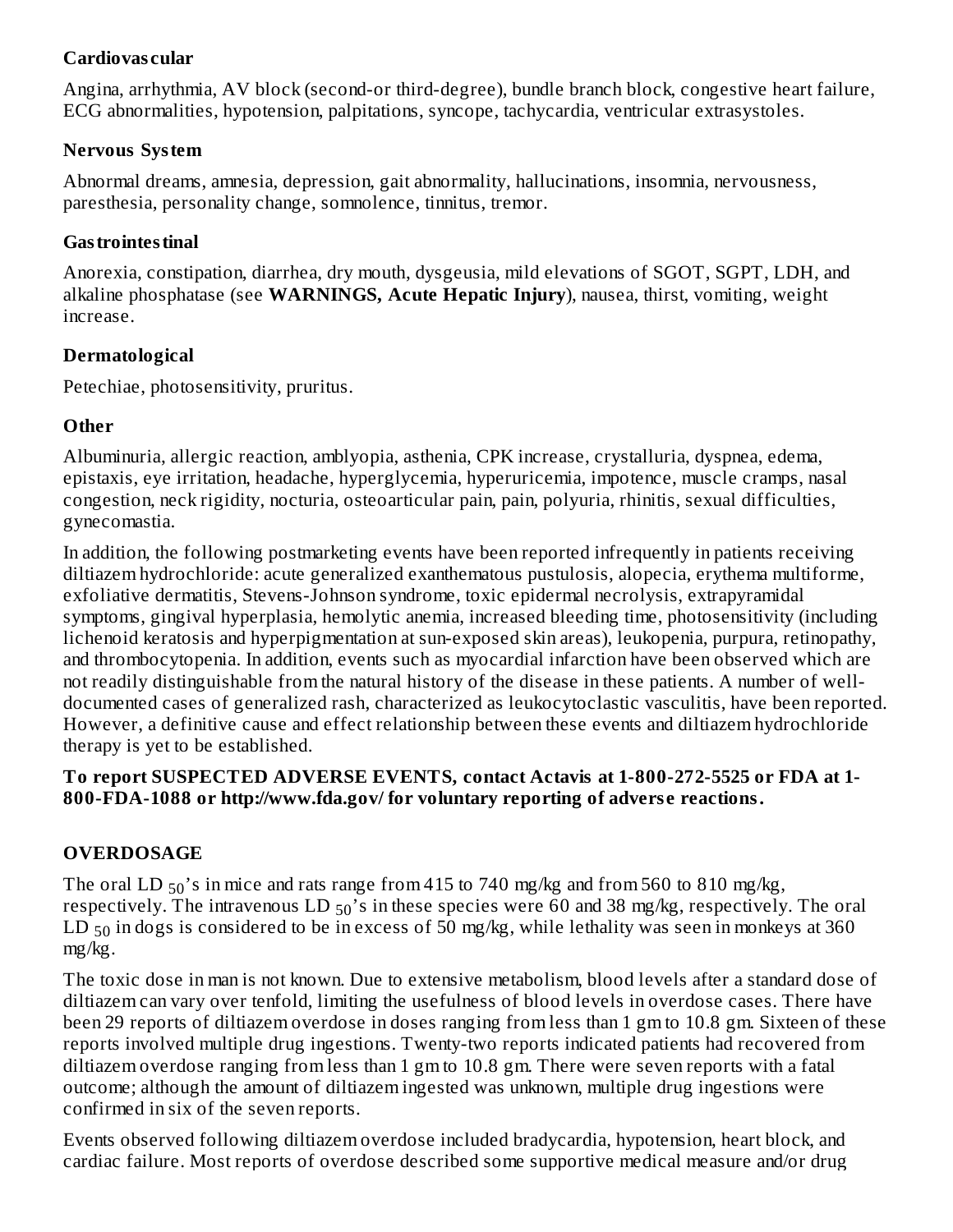treatment. Bradycardia frequently responded favorably to atropine as did heart block, although cardiac pacing was also frequently utilized to treat heart block. Fluids and vasopressors were used to maintain blood pressure, and in cases of cardiac failure, inotropic agents were administered. In addition, some patients received treatment with ventilatory support, activated charcoal, and/or intravenous calcium. Evidence of the effectiveness of intravenous calcium administration to reverse the pharmacological effects of diltiazem overdose was conflicting.

In the event of overdose or exaggerated response, appropriate supportive measures should be employed in addition to gastrointestinal decontamination. Diltiazem does not appear to be removed by peritoneal or hemodialysis. Based on the known pharmacological effects of diltiazem and/or reported clinical experiences, the following measures may be considered:

**Bradycardia:** Administer atropine (0.6 to 1 mg). If there is no response to vagal blockage, administer isoproterenol cautiously.

**High-Degree AV Block:** Treat as for bradycardia above. Fixed high-degree AV block should be treated with cardiac pacing.

**Cardiac Failure:** Administer inotropic agents (isoproterenol, dopamine, or dobutamine) and diuretics.

**Hypotension:** Vasopressors (e.g., dopamine or norepinephrine). Actual treatment and dosage should depend on the severity of the clinical situation and the judgment and experience of the treating physician.

In a few reported cases, overdose with calcium channel blockers has been associated with hypotension and bradycardia, initially refractory to atropine but becoming more responsive to this treatment when the patients received large doses (close to 1 gram/hour for more than 24 hours) of calcium chloride.

Due to extensive metabolism, plasma concentrations after a standard dose of diltiazem can vary over tenfold, which significantly limits their value in evaluation cases of overdosage.

Charcoal hemoperfusion has been used successfully as an adjunct therapy to hasten drug elimination. Overdoses with as much as 10.8 gm of oral diltiazem have been successfully treated using appropriate supportive care.

# **DOSAGE AND ADMINISTRATION**

## **Hypertension**

Dosage needs to be adjusted by titration to individual patient needs. When used as monotherapy, usual starting doses are 120 to 240 mg once daily. Maximum antihypertensive effect is usually observed by 14 days of chronic therapy; therefore, dosage adjustments should be scheduled accordingly. The usual dosage range studied in clinical trials was 120 to 540 mg once daily. Current clinical experience with 540 mg dose is limited; however, the dose may be increased to 540 mg once daily.

# **Angina**

Dosages for the treatment of angina should be adjusted to each patient's needs, starting with a dose of 120 mg to 180 mg once daily. Individual patients may respond to higher doses of up to 540 mg once daily. When necessary, titration should be carried out over 7 to 14 days.

# **Concomitant us e with Other Cardiovas cular Agents**

- **Sublingual Nitroglycerin (NTG):** May be taken as required to abort acute anginal attacks during diltiazem hydrochloride therapy.
- **Prophylactic Nitrate Therapy:** Diltiazem hydrochloride may be safely coadministered with shortand long-acting nitrates.
- **Beta-blockers:** (See **WARNINGS** and **PRECAUTIONS**.)
- **Antihypertensives:** Diltiazem hydrochloride has an additive antihypertensive effect when used with other antihypertensive agents. Therefore, the dosage of diltiazem hydrochloride or the concomitant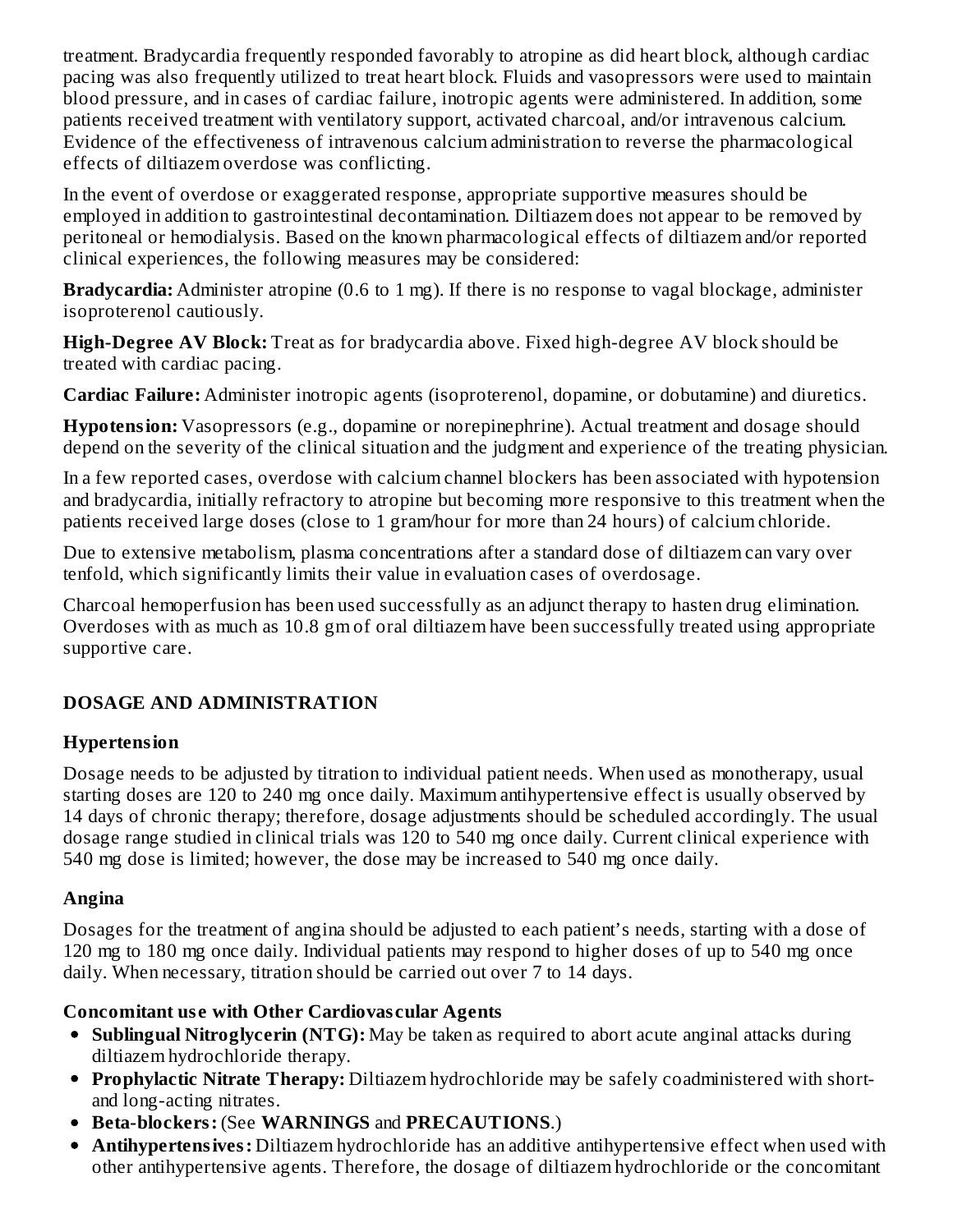antihypertensives may need to be adjusted when adding one to the other.

Hypertensive or anginal patients who are treated with other formulations of diltiazem can safely be switched to diltiazem hydrochloride extended-release capsules USP (once-a-day dosage) at the nearest equivalent total daily dose. Subsequent titration to higher or lower doses may, however, be necessary and should be initiated as clinically indicated.

#### **Sprinkling the Capsule Contents on Food**

Diltiazem hydrochloride extended-release capsules USP (once-a-day dosage) may also be administered by carefully opening the capsule and sprinkling the capsule contents on a spoonful of applesauce. The applesauce should be swallowed immediately without chewing, and followed with a glass of cool water to ensure complete swallowing of the capsule contents. The apple sauce should not be hot, and it should be soft enough to be swallowed without chewing. Any capsule contents/apple sauce mixture should be used immediately and not stored for future use. Subdividing the contents of a diltiazem hydrochloride extended-release capsule USP (once-a-day dosage) is not recommended.

#### **HOW SUPPLIED**

|                 | Diltiazem Hydrochloride Extended-Release Capsules USP                                                                                        |              |                              |
|-----------------|----------------------------------------------------------------------------------------------------------------------------------------------|--------------|------------------------------|
|                 | (Once-a-Day Dosage)                                                                                                                          |              |                              |
| <b>Strength</b> | <b>Description</b>                                                                                                                           | Quantity     | NDC#                         |
| $120$ mg        | Pink opaque hard gelatin capsule black impritned "<br>Andrx 696" and "120 mg" containing white to off-<br>white round pellets                | 30's<br>90's | 24658-341-30<br>24658-341-90 |
| $180$ mg        | Buff opaque/light blue opaque hard gelatin capsule<br>black imprinted "Andrx 697" and"180 mg" containing<br>white to off-white round pellets | 30's<br>90's | 24658-342-30<br>24658-342-90 |
| $240$ mg        | Light blue/pink opaque hard gelatin capsule black<br>imprinted "Andrx 698" and "240 mg" containing white<br>to off-white round pellets       | 30's<br>90's | 24658-343-30<br>24658-343-90 |
| 300 mg          | Buff opaque/pink opaque hard gelatin capsule black<br>imprinted "Andrx 699" and "300 mg" containing white<br>to off-white round pellets      | 30's<br>90's | 24658-344-30<br>24658-344-90 |
| $360$ mg        | Light blue opaque hard gelatin capsules black<br>imprinted "Andrx 700" and "360 mg" containing white<br>to off-white round pellets           | 30's<br>90's | 24658-345-30<br>24658-345-90 |

#### **Storage conditions:**

Store at 20° to 25°C (68° to 77°F) [See USP Controlled Room Temperature].

Avoid excessive humidity. Dispense in tight containers with safety closures.

Distributed by:

PuraCap Laboratories, LLC

DBA Blu Pharmaceuticals

Franklin, KY 42134 USA

1-877-264-0258

Revised: March 2017

341032017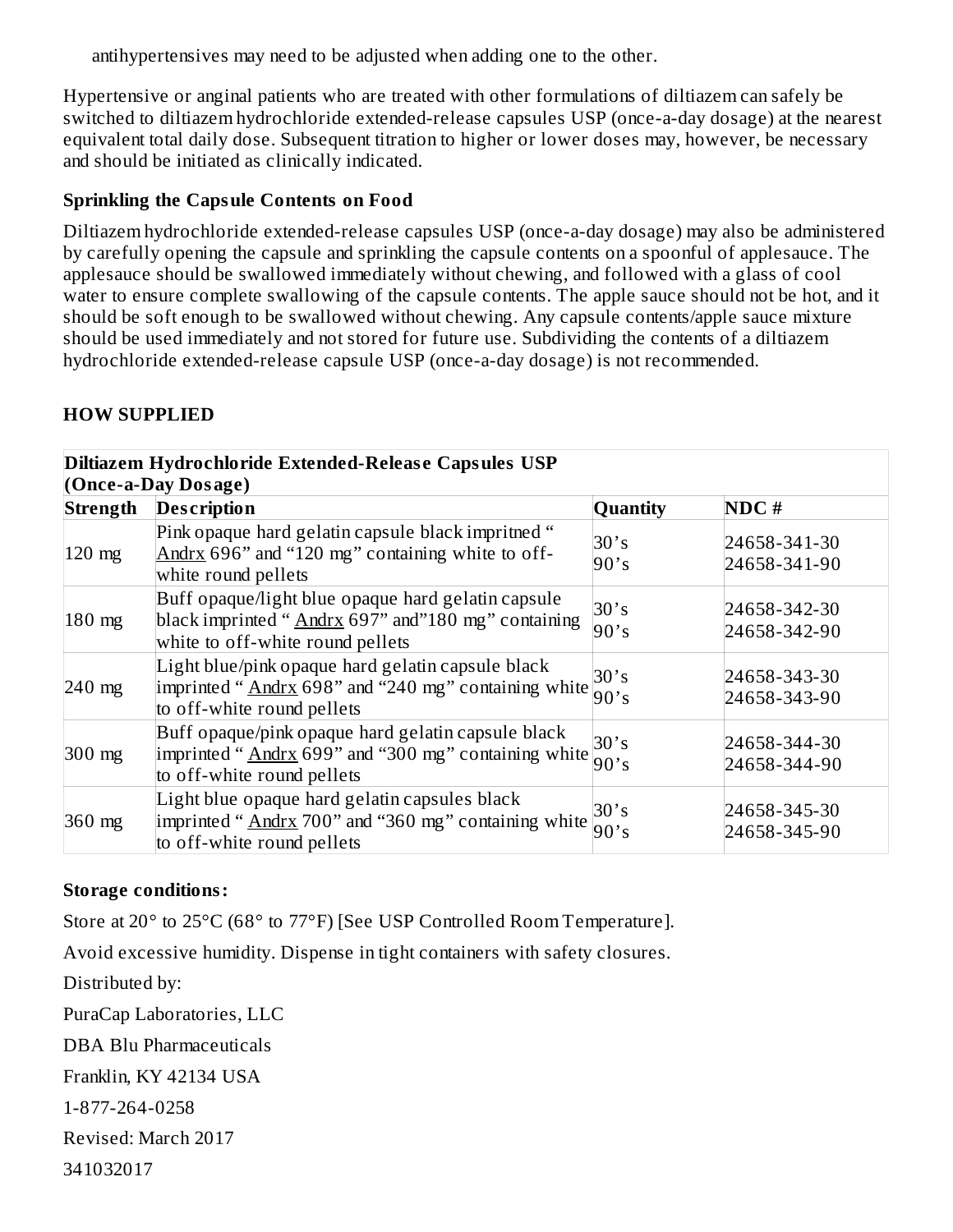## **PACKAGE/LABEL PRINCIPAL DISPLAY PANEL – 120 mg**

Dilitiazem HCl Extended-Release Capsules, USP

120 mg

Once-A-Day

## **Rx Only**



# **PACKAGE/LABEL PRINCIPAL DISPLAY PANEL – 180 mg**

Dilitiazem HCl Extended-Release Capsules, USP

180 mg

Once-A-Day

#### **Rx Only**



# **PACKAGE/LABEL PRINCIPAL DISPLAY PANEL – 240 mg**

Dilitiazem HCl Extended-Release Capsules, USP

240 mg

Once-A-Day

#### **Rx Only**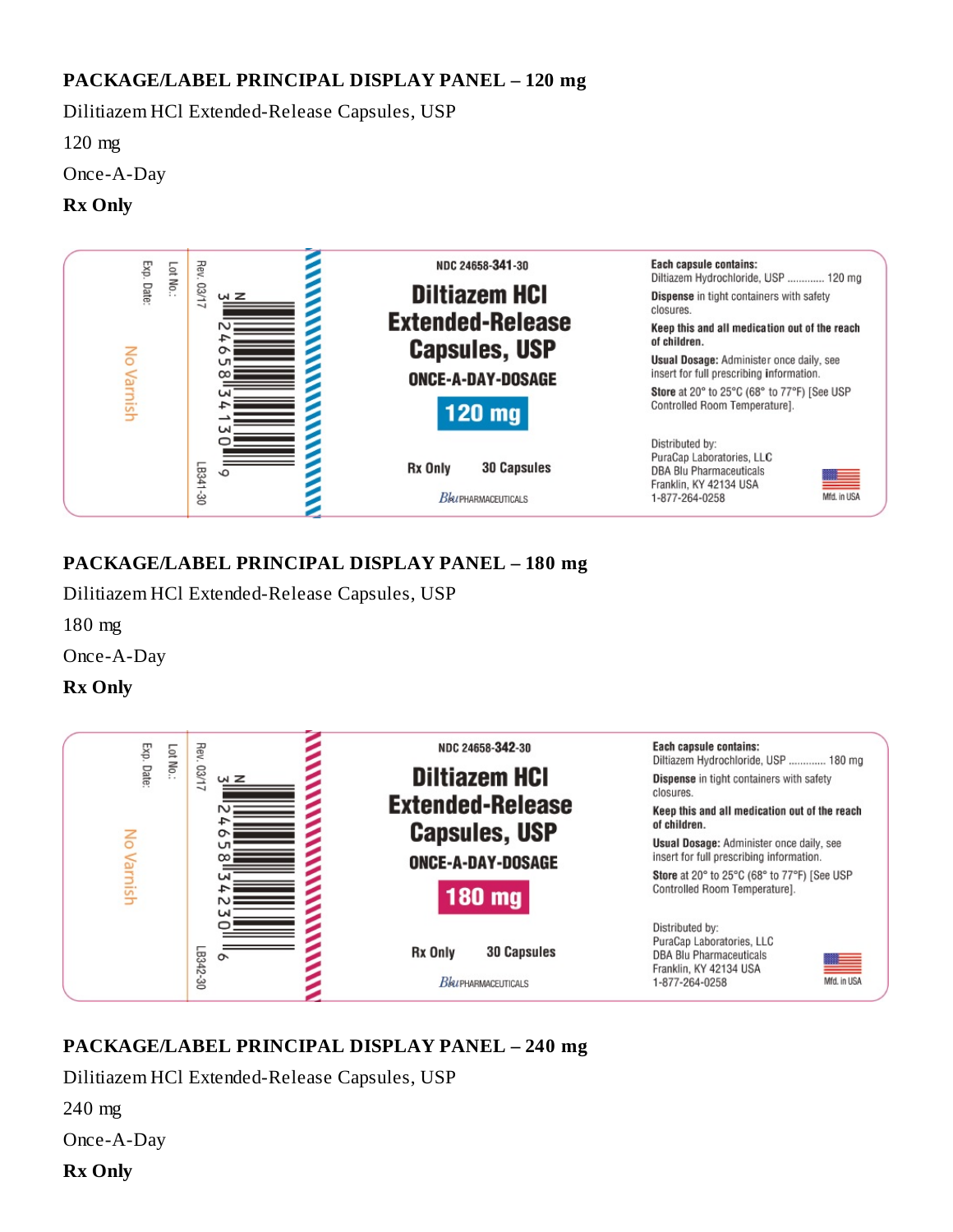

## **PACKAGE/LABEL PRINCIPAL DISPLAY PANEL – 300 mg**

Dilitiazem HCl Extended-Release Capsules, USP

300 mg

Once-A-Day

#### **Rx Only**



## **PACKAGE/LABEL PRINCIPAL DISPLAY PANEL**

Dilitiazem HCl Extended-Release Capsules, USP

360 mg

Once-A-Day

**Rx Only**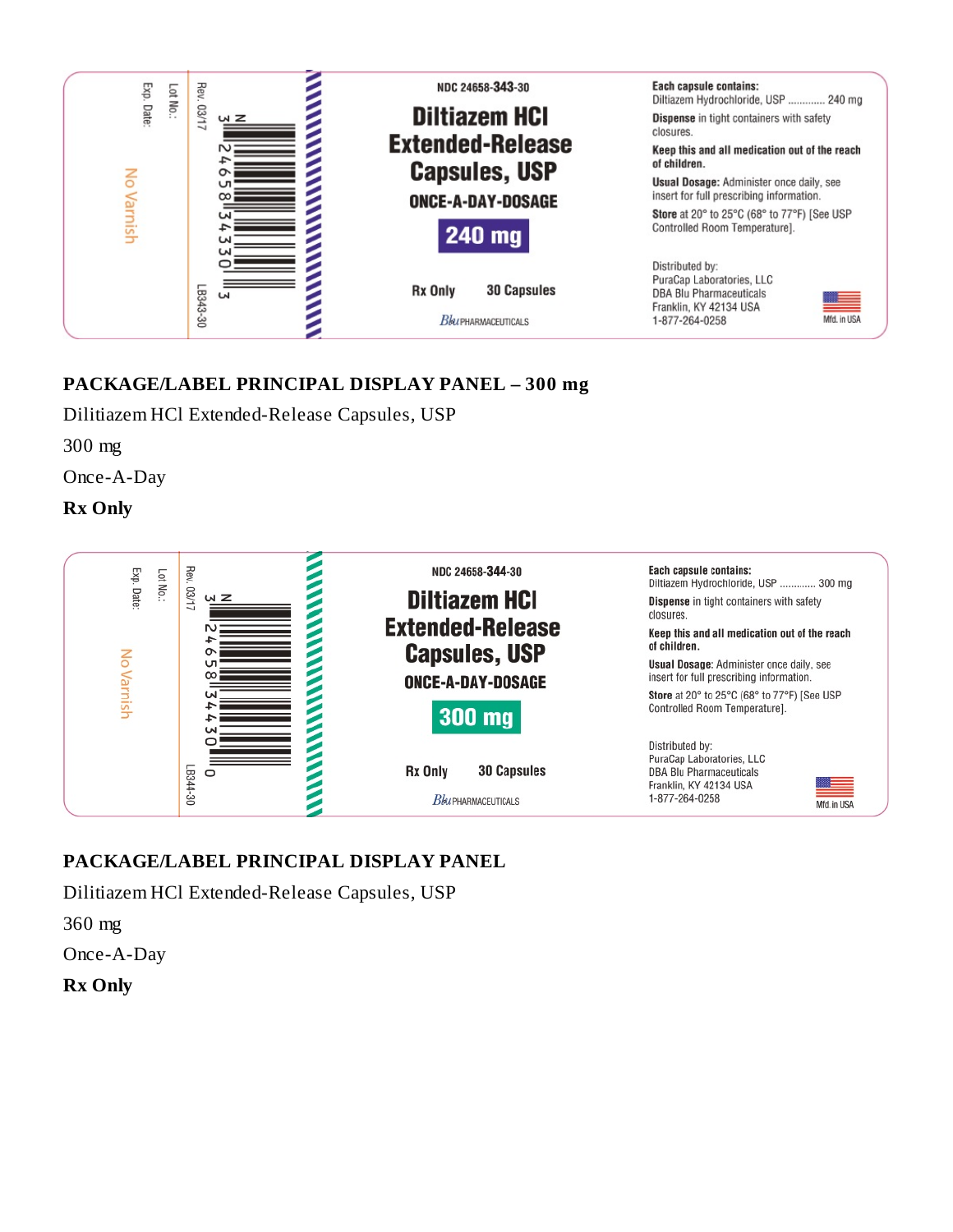

| <b>DILTIAZEM HYDROCHLORIDE</b>                                                       |                         |                    |                                |          |
|--------------------------------------------------------------------------------------|-------------------------|--------------------|--------------------------------|----------|
| diltiazem hydrochloride capsule, extended release                                    |                         |                    |                                |          |
|                                                                                      |                         |                    |                                |          |
| <b>Product Information</b>                                                           |                         |                    |                                |          |
| Product Type                                                                         | HUMAN PRESCRIPTION DRUG | Item Code (Source) | NDC:24658-341(NDC:62037-696)   |          |
| <b>Route of Administration</b>                                                       | ORAL                    |                    |                                |          |
|                                                                                      |                         |                    |                                |          |
|                                                                                      |                         |                    |                                |          |
| <b>Active Ingredient/Active Moiety</b>                                               |                         |                    |                                |          |
|                                                                                      | <b>Ingredient Name</b>  |                    | <b>Basis of Strength</b>       | Strength |
| DILTIAZEM HYDRO CHLORIDE (UNII: OLH94387TE) (DILTIAZEM -                             |                         |                    | DILTIAZEM HYDROCHLORIDE 120 mg |          |
| UNII:EE92BBP03H)                                                                     |                         |                    |                                |          |
|                                                                                      |                         |                    |                                |          |
| <b>Inactive Ingredients</b>                                                          |                         |                    |                                |          |
|                                                                                      | <b>Ingredient Name</b>  |                    |                                | Strength |
| FERROSOFERRIC OXIDE (UNII: XM0 M8 7F357)                                             |                         |                    |                                |          |
| STARCH, CORN (UNII: O8232NY3SJ)                                                      |                         |                    |                                |          |
| ETHYLCELLULOSE (10 MPA.S) (UNII: 3DYK7UYZ62)                                         |                         |                    |                                |          |
| D&C YELLOW NO. 10 (UNII: 35SW5USQ3G)                                                 |                         |                    |                                |          |
| FD&C BLUE NO. 1 (UNII: H3R47K3TBD)                                                   |                         |                    |                                |          |
| FD&C RED NO. 40 (UNII: WZB9127XOA)                                                   |                         |                    |                                |          |
| GELATIN (UNII: 2G86QN327L)                                                           |                         |                    |                                |          |
| MAGNESIUM STEARATE (UNII: 70097M6I30)                                                |                         |                    |                                |          |
| NONOXYNOL-100 (UNII: A906T4D368)                                                     |                         |                    |                                |          |
| POLYSORBATE 80 (UNII: 6OZP39ZG8H)                                                    |                         |                    |                                |          |
| PO VIDONE, UNSPECIFIED (UNII: FZ989GH94E)                                            |                         |                    |                                |          |
| <b>PROPYLENE GLYCOL (UNII: 6DC9Q167V3)</b>                                           |                         |                    |                                |          |
| SUCROSE (UNII: C151H8 M554)                                                          |                         |                    |                                |          |
| TALC (UNII: 7SEV7J4R1U)                                                              |                         |                    |                                |          |
| <b>TITANIUM DIO XIDE (UNII: 15FIX9V2JP)</b>                                          |                         |                    |                                |          |
| <b>D&amp;C RED NO. 28 (UNII: 767IP0 Y5NH)</b>                                        |                         |                    |                                |          |
| <b>SHELLAC</b> (UNII: 46 N107B71O)                                                   |                         |                    |                                |          |
| ETHYL ACRYLATE AND METHYL METHACRYLATE COPOLYMER (2:1; 750000 MW) (UNII: P2OM2Q86BI) |                         |                    |                                |          |
| HYPROMELLOSE 2910 (5 MPA.S) (UNII: R75537T0T4)                                       |                         |                    |                                |          |
|                                                                                      |                         |                    |                                |          |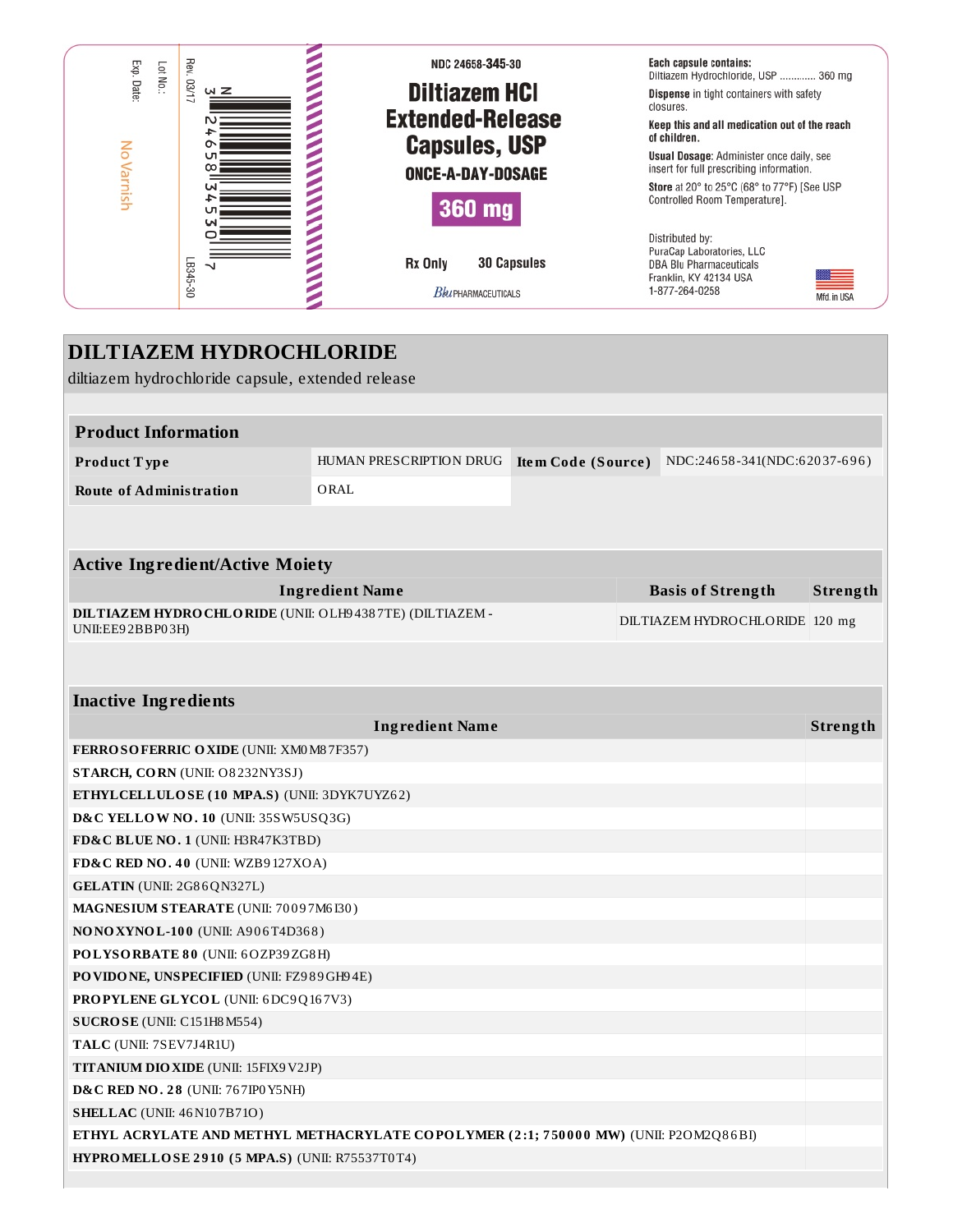|                           | <b>Product Characteristics</b> |                                                   |                             |                           |  |  |  |
|---------------------------|--------------------------------|---------------------------------------------------|-----------------------------|---------------------------|--|--|--|
| Color                     |                                | pink (pink opaque), pink (pink opaque)            | <b>Score</b>                | no score                  |  |  |  |
| <b>Shape</b>              |                                | CAPSULE (CAPSULE)                                 | <b>Size</b>                 | $18 \,\mathrm{mm}$        |  |  |  |
| Flavor                    |                                |                                                   | <b>Imprint Code</b>         | Andrx;696;120;mg          |  |  |  |
| Contains                  |                                |                                                   |                             |                           |  |  |  |
|                           |                                |                                                   |                             |                           |  |  |  |
|                           |                                |                                                   |                             |                           |  |  |  |
| <b>Packaging</b>          |                                |                                                   |                             |                           |  |  |  |
| <b>Item Code</b><br>#     |                                | <b>Package Description</b>                        | <b>Marketing Start Date</b> | <b>Marketing End Date</b> |  |  |  |
| 1 NDC:24658-341-30        |                                | 30 in 1 BOTTLE; Type 0: Not a Combination Product | 07/01/2017                  |                           |  |  |  |
| 2 NDC:24658-341-90        |                                | 90 in 1 BOTTLE; Type 0: Not a Combination Product | 07/01/2017                  |                           |  |  |  |
|                           |                                |                                                   |                             |                           |  |  |  |
|                           |                                |                                                   |                             |                           |  |  |  |
|                           | <b>Marketing Information</b>   |                                                   |                             |                           |  |  |  |
| <b>Marketing Category</b> |                                | <b>Application Number or Monograph Citation</b>   | <b>Marketing Start Date</b> | <b>Marketing End Date</b> |  |  |  |
| <b>ANDA</b>               |                                | ANDA075401                                        | 04/10/2003                  |                           |  |  |  |
|                           |                                |                                                   |                             |                           |  |  |  |

| <b>DILTIAZEM HYDROCHLORIDE</b>                                               |                         |                    |  |                                |          |
|------------------------------------------------------------------------------|-------------------------|--------------------|--|--------------------------------|----------|
| diltiazem hydrochloride capsule, extended release                            |                         |                    |  |                                |          |
|                                                                              |                         |                    |  |                                |          |
| <b>Product Information</b>                                                   |                         |                    |  |                                |          |
| Product Type                                                                 | HUMAN PRESCRIPTION DRUG | Item Code (Source) |  | NDC:24658-342(NDC:62037-697)   |          |
| <b>Route of Administration</b>                                               | ORAL                    |                    |  |                                |          |
|                                                                              |                         |                    |  |                                |          |
|                                                                              |                         |                    |  |                                |          |
| <b>Active Ingredient/Active Moiety</b>                                       |                         |                    |  |                                |          |
|                                                                              | <b>Ingredient Name</b>  |                    |  | <b>Basis of Strength</b>       | Strength |
| DILTIAZEM HYDRO CHLORIDE (UNII: OLH94387TE) (DILTIAZEM -<br>UNII:EE92BBP03H) |                         |                    |  | DILTIAZEM HYDROCHLORIDE 180 mg |          |
|                                                                              |                         |                    |  |                                |          |
|                                                                              |                         |                    |  |                                |          |
| <b>Inactive Ingredients</b>                                                  |                         |                    |  |                                |          |
|                                                                              | <b>Ingredient Name</b>  |                    |  |                                | Strength |
| FERROSOFERRIC OXIDE (UNII: XM0 M8 7F357)                                     |                         |                    |  |                                |          |
| STARCH, CORN (UNII: O8232NY3SJ)                                              |                         |                    |  |                                |          |
| ETHYLCELLULOSE (10 MPA.S) (UNII: 3DYK7UYZ62)                                 |                         |                    |  |                                |          |
| D&C YELLOW NO. 10 (UNII: 35SW5USQ3G)                                         |                         |                    |  |                                |          |
| ALUMINUM OXIDE (UNII: LMI26O6933)                                            |                         |                    |  |                                |          |
| FD&C BLUE NO. 1 (UNII: H3R47K3TBD)                                           |                         |                    |  |                                |          |
| FD&C BLUE NO. 2 (UNII: L06K8R7DQK)                                           |                         |                    |  |                                |          |
| FD&C RED NO. 40 (UNII: WZB9127XOA)                                           |                         |                    |  |                                |          |
| FD&C YELLOW NO. 6 (UNII: H77VEI93A8)                                         |                         |                    |  |                                |          |
| GELATIN (UNII: 2G86QN327L)                                                   |                         |                    |  |                                |          |
| HYPROMELLOSE 2910 (5 MPA.S) (UNII: R75537T0T4)                               |                         |                    |  |                                |          |
| MAGNESIUM STEARATE (UNII: 70097M6I30)                                        |                         |                    |  |                                |          |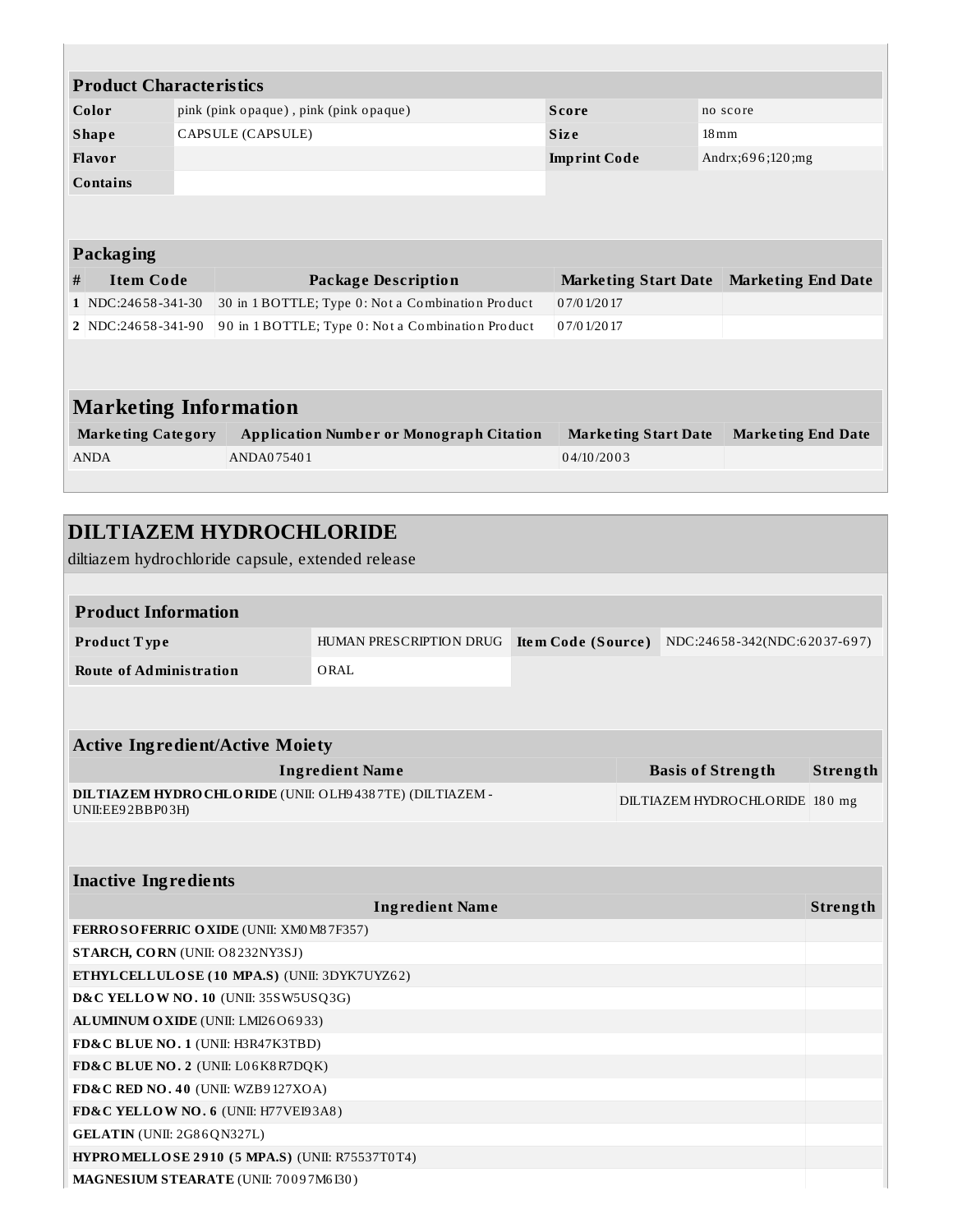|                                    |  | NONOXYNOL-100 (UNII: A906T4D368)                                                     |                             |                           |  |
|------------------------------------|--|--------------------------------------------------------------------------------------|-----------------------------|---------------------------|--|
| <b>SHELLAC</b> (UNII: 46 N107B71O) |  |                                                                                      |                             |                           |  |
|                                    |  | POLYSORBATE 80 (UNII: 6OZP39ZG8H)                                                    |                             |                           |  |
|                                    |  | ETHYL ACRYLATE AND METHYL METHACRYLATE COPOLYMER (2:1; 750000 MW) (UNII: P2OM2Q86BI) |                             |                           |  |
|                                    |  | PO VIDONE, UNSPECIFIED (UNII: FZ989GH94E)                                            |                             |                           |  |
|                                    |  | PROPYLENE GLYCOL (UNII: 6DC9Q167V3)                                                  |                             |                           |  |
| SUCROSE (UNII: C151H8 M554)        |  |                                                                                      |                             |                           |  |
| TALC (UNII: 7SEV7J4R1U)            |  |                                                                                      |                             |                           |  |
|                                    |  | TITANIUM DIO XIDE (UNII: 15FIX9 V2JP)                                                |                             |                           |  |
|                                    |  |                                                                                      |                             |                           |  |
| <b>Product Characteristics</b>     |  |                                                                                      |                             |                           |  |
| Color                              |  | blue (light blu opaque), brown (buff opaque)                                         | Score                       | no score                  |  |
| <b>Shape</b>                       |  | CAPSULE (CAPSULE)                                                                    | <b>Size</b>                 | $19 \,\mathrm{mm}$        |  |
| Flavor                             |  |                                                                                      | <b>Imprint Code</b>         | Andrx;697;180;mg          |  |
| <b>Contains</b>                    |  |                                                                                      |                             |                           |  |
|                                    |  |                                                                                      |                             |                           |  |
|                                    |  |                                                                                      |                             |                           |  |
| Packaging                          |  |                                                                                      |                             |                           |  |
| <b>Item Code</b><br>#              |  | <b>Package Description</b>                                                           | <b>Marketing Start Date</b> | <b>Marketing End Date</b> |  |
| 1 NDC:24658-342-30                 |  | 30 in 1 BOTTLE; Type 0: Not a Combination Product                                    | 07/01/2017                  |                           |  |
| 2 NDC:24658-342-90                 |  | 90 in 1 BOTTLE; Type 0: Not a Combination Product                                    | 07/01/2017                  |                           |  |
|                                    |  |                                                                                      |                             |                           |  |
|                                    |  |                                                                                      |                             |                           |  |
| <b>Marketing Information</b>       |  |                                                                                      |                             |                           |  |
| <b>Marketing Category</b>          |  | <b>Application Number or Monograph Citation</b>                                      | <b>Marketing Start Date</b> | <b>Marketing End Date</b> |  |
| <b>ANDA</b>                        |  | ANDA075401                                                                           | 04/10/2003                  |                           |  |
|                                    |  |                                                                                      |                             |                           |  |

| <b>DILTIAZEM HYDROCHLORIDE</b><br>diltiazem hydrochloride capsule, extended release |                         |                           |  |                                |          |  |
|-------------------------------------------------------------------------------------|-------------------------|---------------------------|--|--------------------------------|----------|--|
|                                                                                     |                         |                           |  |                                |          |  |
| <b>Product Information</b>                                                          |                         |                           |  |                                |          |  |
| Product Type                                                                        | HUMAN PRESCRIPTION DRUG | <b>Item Code (Source)</b> |  | NDC:24658-343(NDC:62037-698)   |          |  |
| <b>Route of Administration</b>                                                      | ORAL                    |                           |  |                                |          |  |
|                                                                                     |                         |                           |  |                                |          |  |
| <b>Active Ingredient/Active Moiety</b>                                              |                         |                           |  |                                |          |  |
|                                                                                     | <b>Ingredient Name</b>  |                           |  | <b>Basis of Strength</b>       | Strength |  |
| DILTIAZEM HYDRO CHLORIDE (UNII: OLH94387TE) (DILTIAZEM -<br>UNII:EE92BBP03H)        |                         |                           |  | DILTIAZEM HYDROCHLORIDE 240 mg |          |  |
|                                                                                     |                         |                           |  |                                |          |  |
| <b>Inactive Ingredients</b>                                                         |                         |                           |  |                                |          |  |
|                                                                                     | <b>Ingredient Name</b>  |                           |  |                                | Strength |  |
| <b>NONOXYNOL-100 (UNII: A906T4D368)</b>                                             |                         |                           |  |                                |          |  |
| <b>SHELLAC</b> (UNII: 46 N10 7 B 7 10)                                              |                         |                           |  |                                |          |  |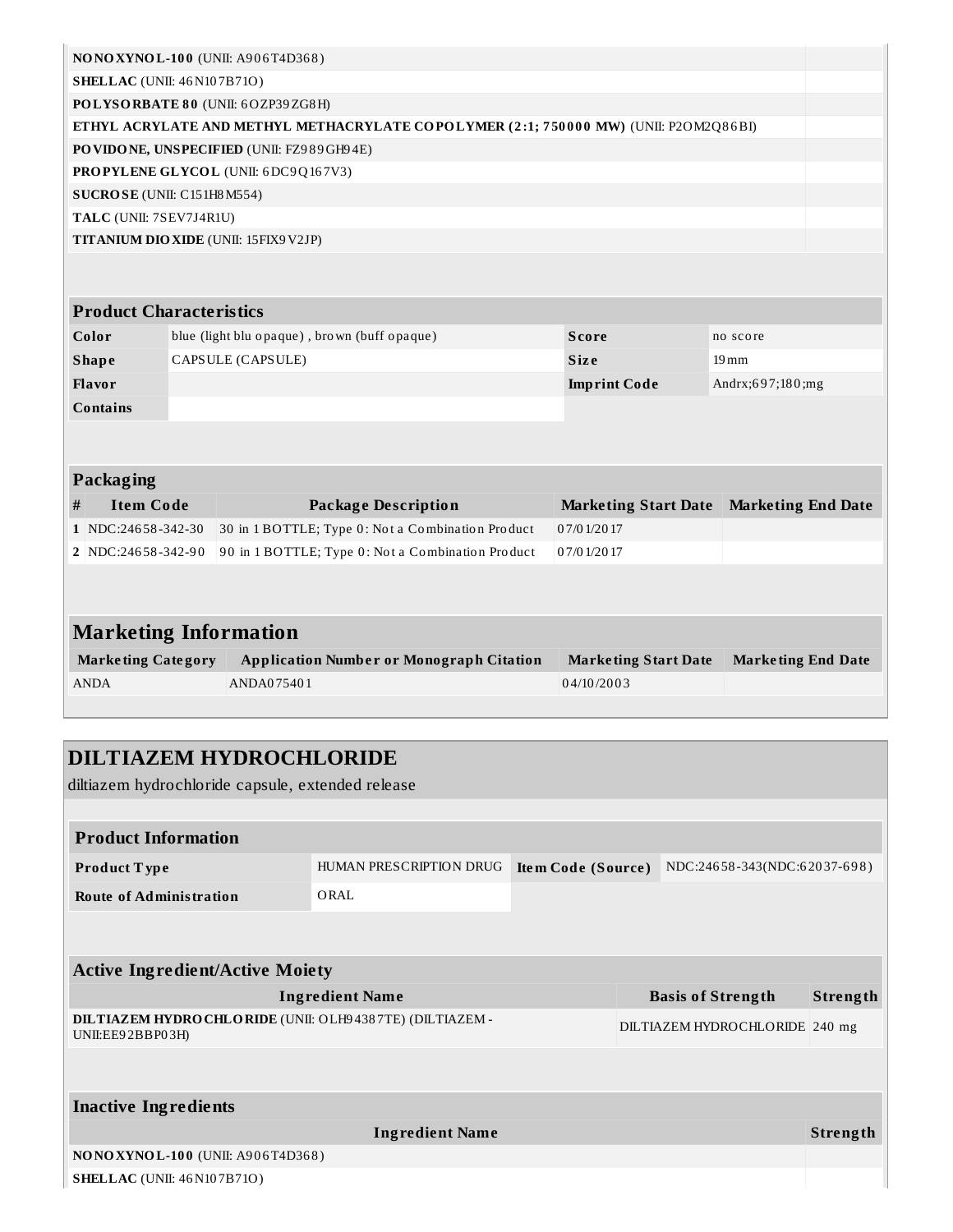| POLYSORBATE 80 (UNII: 6OZP39ZG8H)                                                    |  |
|--------------------------------------------------------------------------------------|--|
| ETHYL ACRYLATE AND METHYL METHACRYLATE COPOLYMER (2:1; 750000 MW) (UNII: P2OM2Q86BI) |  |
| PO VIDONE, UNSPECIFIED (UNII: FZ989GH94E)                                            |  |
| <b>PROPYLENE GLYCOL (UNII: 6DC9Q167V3)</b>                                           |  |
| SUCROSE (UNII: C151H8 M554)                                                          |  |
| TALC (UNII: 7SEV7J4R1U)                                                              |  |
| <b>TITANIUM DIO XIDE (UNII: 15FIX9 V2JP)</b>                                         |  |
| ALUMINUM OXIDE (UNII: LMI2606933)                                                    |  |
| FERROSOFERRIC OXIDE (UNII: XM0 M8 7F357)                                             |  |
| STARCH, CORN (UNII: O8232NY3SJ)                                                      |  |
| ETHYLCELLULOSE (10 MPA.S) (UNII: 3DYK7UYZ62)                                         |  |
| <b>D&amp;C RED NO. 28 (UNII: 767IP0 Y5NH)</b>                                        |  |
| D&C YELLOW NO. 10 (UNII: 35SW5USQ3G)                                                 |  |
| FD&C BLUE NO. 1 (UNII: H3R47K3TBD)                                                   |  |
| FD&C BLUE NO. 2 (UNII: L06K8R7DQK)                                                   |  |
| FD&C RED NO. 40 (UNII: WZB9127XOA)                                                   |  |
| GELATIN (UNII: 2G86QN327L)                                                           |  |
| <b>HYPROMELLOSE 2910 (5 MPA.S) (UNII: R75537T0T4)</b>                                |  |
| MAGNESIUM STEARATE (UNII: 70097M6I30)                                                |  |
|                                                                                      |  |

| <b>Product Characteristics</b> |                                       |                     |                     |  |  |
|--------------------------------|---------------------------------------|---------------------|---------------------|--|--|
| Color                          | pink (pink opaque), blue (light blue) | <b>Score</b>        | no score            |  |  |
| <b>Shape</b>                   | CAPSULE (CAPSULE)                     | <b>Size</b>         | 22mm                |  |  |
| Flavor                         |                                       | <b>Imprint Code</b> | Andrx; $698;240;mg$ |  |  |
| Contains                       |                                       |                     |                     |  |  |

|   | Packaging          |                                                   |                                         |  |  |  |  |
|---|--------------------|---------------------------------------------------|-----------------------------------------|--|--|--|--|
| # | Item Code          | Package Description                               | Marketing Start Date Marketing End Date |  |  |  |  |
|   | 1 NDC:24658-343-30 | 30 in 1 BOTTLE; Type 0: Not a Combination Product | 07/01/2017                              |  |  |  |  |
|   | 2 NDC:24658-343-90 | 90 in 1 BOTTLE; Type 0: Not a Combination Product | 07/01/2017                              |  |  |  |  |
|   |                    |                                                   |                                         |  |  |  |  |

| Marketing Information     |                                                 |                      |                           |  |  |  |
|---------------------------|-------------------------------------------------|----------------------|---------------------------|--|--|--|
| <b>Marketing Category</b> | <b>Application Number or Monograph Citation</b> | Marketing Start Date | <b>Marketing End Date</b> |  |  |  |
| <b>ANDA</b>               | ANDA075401                                      | 04/10/2003           |                           |  |  |  |
|                           |                                                 |                      |                           |  |  |  |

# **DILTIAZEM HYDROCHLORIDE**

diltiazem hydrochloride capsule, extended release

| <b>Product Information</b> |                         |                    |                              |
|----------------------------|-------------------------|--------------------|------------------------------|
| <b>Product Type</b>        | HUMAN PRESCRIPTION DRUG | Item Code (Source) | NDC:24658-344(NDC:62037-699) |
| Route of Administration    | ORAL                    |                    |                              |
|                            |                         |                    |                              |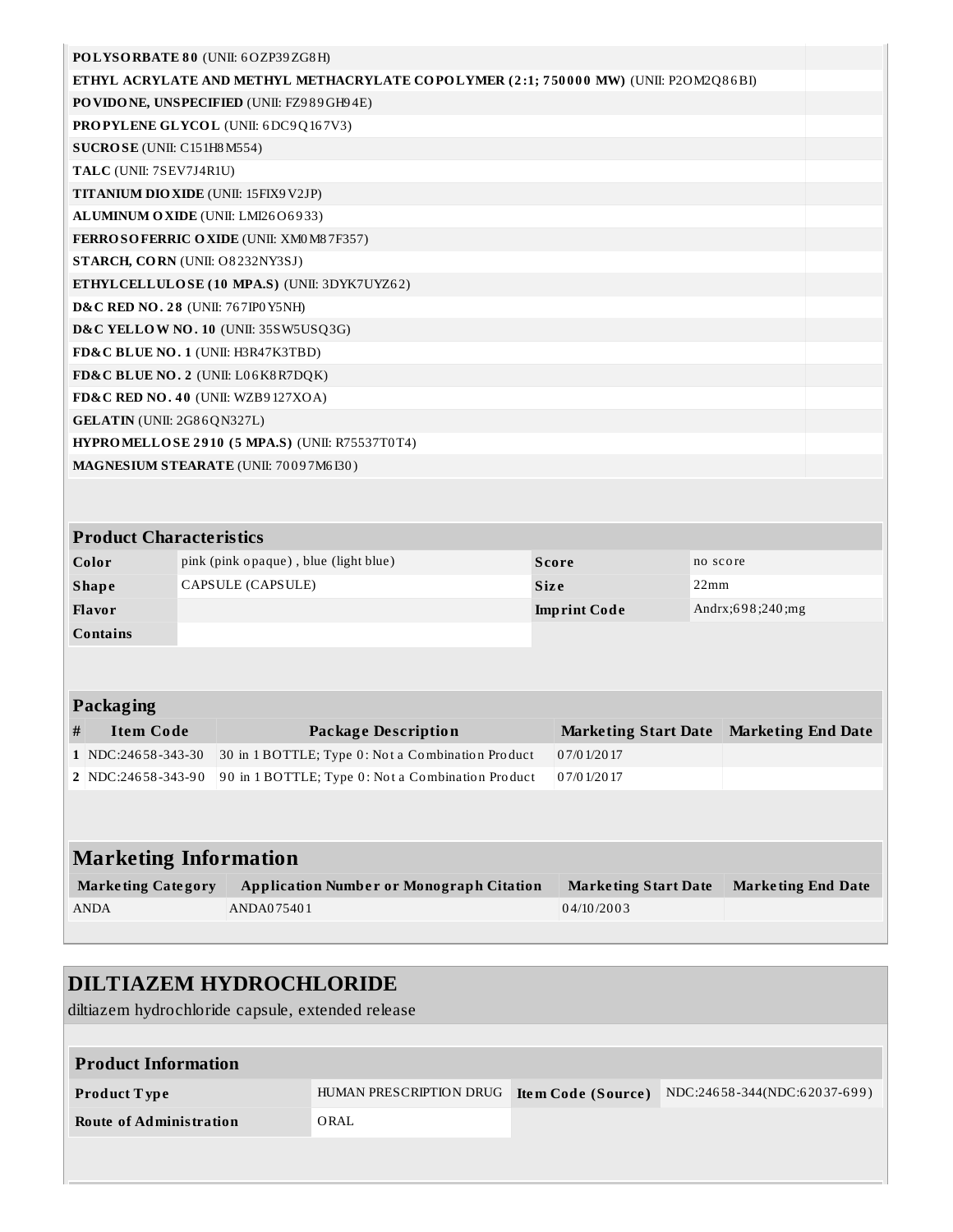|                                                                                      |  | <b>Active Ingredient/Active Moiety</b>                   |                     |                             |                                |          |
|--------------------------------------------------------------------------------------|--|----------------------------------------------------------|---------------------|-----------------------------|--------------------------------|----------|
|                                                                                      |  | <b>Ingredient Name</b>                                   |                     |                             | <b>Basis of Strength</b>       | Strength |
| UNII:EE92BBP03H)                                                                     |  | DILTIAZEM HYDRO CHLORIDE (UNII: OLH94387TE) (DILTIAZEM - |                     |                             | DILTIAZEM HYDROCHLORIDE 300 mg |          |
|                                                                                      |  |                                                          |                     |                             |                                |          |
| <b>Inactive Ingredients</b>                                                          |  |                                                          |                     |                             |                                |          |
|                                                                                      |  | <b>Ingredient Name</b>                                   |                     |                             |                                | Strength |
|                                                                                      |  | <b>FERROSOFERRIC OXIDE (UNII: XM0 M8 7F357)</b>          |                     |                             |                                |          |
| <b>STARCH, CORN (UNII: O8232NY3SJ)</b>                                               |  |                                                          |                     |                             |                                |          |
|                                                                                      |  | ETHYLCELLULOSE (10 MPA.S) (UNII: 3DYK7UYZ62)             |                     |                             |                                |          |
| <b>D&amp;C RED NO. 28 (UNII: 767IP0 Y5NH)</b>                                        |  |                                                          |                     |                             |                                |          |
|                                                                                      |  | D&C YELLOW NO. 10 (UNII: 35SW5USQ3G)                     |                     |                             |                                |          |
|                                                                                      |  | ALUMINUM OXIDE (UNII: LMI26O6933)                        |                     |                             |                                |          |
|                                                                                      |  | FD&C BLUE NO. 1 (UNII: H3R47K3TBD)                       |                     |                             |                                |          |
|                                                                                      |  | FD&C BLUE NO. 2 (UNII: L06K8R7DQK)                       |                     |                             |                                |          |
|                                                                                      |  | FD&C RED NO. 40 (UNII: WZB9127XOA)                       |                     |                             |                                |          |
|                                                                                      |  | FD&C YELLOW NO. 6 (UNII: H77VEI93A8)                     |                     |                             |                                |          |
| <b>GELATIN</b> (UNII: 2G86QN327L)                                                    |  |                                                          |                     |                             |                                |          |
|                                                                                      |  | HYPROMELLOSE 2910 (5 MPA.S) (UNII: R75537T0T4)           |                     |                             |                                |          |
|                                                                                      |  | MAGNESIUM STEARATE (UNII: 70097M6I30)                    |                     |                             |                                |          |
|                                                                                      |  | <b>NONOXYNOL-100 (UNII: A906T4D368)</b>                  |                     |                             |                                |          |
| <b>SHELLAC</b> (UNII: 46 N107B71O)                                                   |  |                                                          |                     |                             |                                |          |
|                                                                                      |  | POLYSORBATE 80 (UNII: 6OZP39ZG8H)                        |                     |                             |                                |          |
| ETHYL ACRYLATE AND METHYL METHACRYLATE COPOLYMER (2:1; 750000 MW) (UNII: P2OM2Q86BI) |  |                                                          |                     |                             |                                |          |
| PO VIDONE, UNSPECIFIED (UNII: FZ989GH94E)                                            |  |                                                          |                     |                             |                                |          |
| <b>PROPYLENE GLYCOL</b> (UNII: 6DC9Q167V3)                                           |  |                                                          |                     |                             |                                |          |
| SUCROSE (UNII: C151H8M554)                                                           |  |                                                          |                     |                             |                                |          |
| TALC (UNII: 7SEV7J4R1U)                                                              |  |                                                          |                     |                             |                                |          |
| TITANIUM DIO XIDE (UNII: 15FIX9V2JP)                                                 |  |                                                          |                     |                             |                                |          |
|                                                                                      |  |                                                          |                     |                             |                                |          |
| <b>Product Characteristics</b>                                                       |  |                                                          |                     |                             |                                |          |
| Color                                                                                |  | pink (pink opaque), brown (buff opaque)                  | Score               |                             | no score                       |          |
| <b>Shape</b>                                                                         |  | CAPSULE (CAPSULE)                                        | <b>Size</b>         |                             | 23mm                           |          |
| Flavor                                                                               |  |                                                          | <b>Imprint Code</b> |                             | Andrx;699;300;mg               |          |
| <b>Contains</b>                                                                      |  |                                                          |                     |                             |                                |          |
|                                                                                      |  |                                                          |                     |                             |                                |          |
| Packaging                                                                            |  |                                                          |                     |                             |                                |          |
| <b>Item Code</b><br>#                                                                |  | <b>Package Description</b>                               |                     | <b>Marketing Start Date</b> | <b>Marketing End Date</b>      |          |
| 1 NDC:24658-344-30                                                                   |  | 30 in 1 BOTTLE; Type 0: Not a Combination Product        | 07/01/2017          |                             |                                |          |
| 2 NDC:24658-344-90                                                                   |  | 90 in 1 BOTTLE; Type 0: Not a Combination Product        | 07/01/2017          |                             |                                |          |
|                                                                                      |  |                                                          |                     |                             |                                |          |
| <b>Marketing Information</b>                                                         |  |                                                          |                     |                             |                                |          |
| <b>Marketing Category</b>                                                            |  | <b>Application Number or Monograph Citation</b>          |                     | <b>Marketing Start Date</b> | <b>Marketing End Date</b>      |          |
| ANDA                                                                                 |  | ANDA075401                                               | 04/10/2003          |                             |                                |          |
|                                                                                      |  |                                                          |                     |                             |                                |          |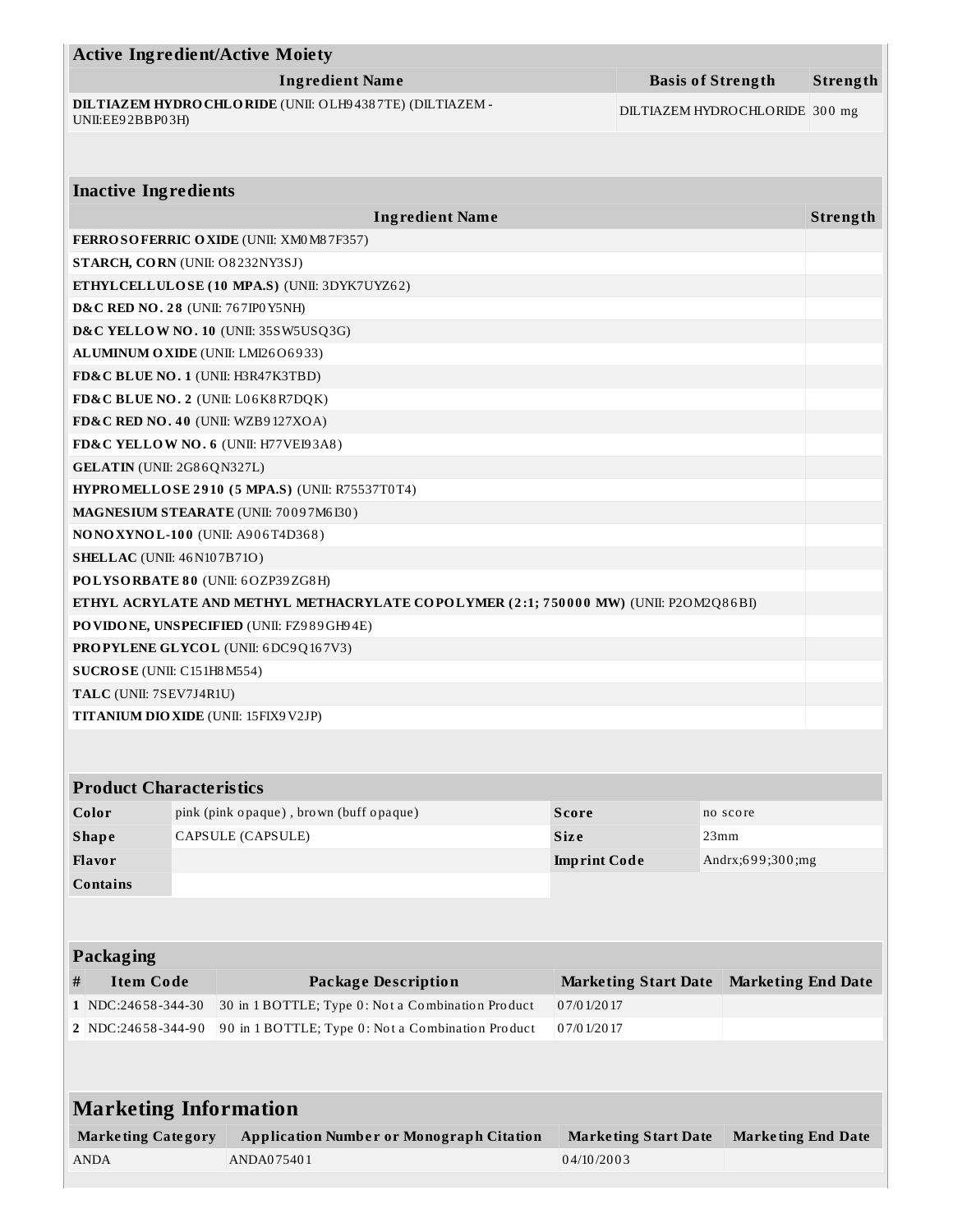|                                                                                      | <b>DILTIAZEM HYDROCHLORIDE</b>                    |                                                          |                    |                     |                                |          |
|--------------------------------------------------------------------------------------|---------------------------------------------------|----------------------------------------------------------|--------------------|---------------------|--------------------------------|----------|
|                                                                                      | diltiazem hydrochloride capsule, extended release |                                                          |                    |                     |                                |          |
|                                                                                      |                                                   |                                                          |                    |                     |                                |          |
| <b>Product Information</b>                                                           |                                                   |                                                          |                    |                     |                                |          |
| Product Type                                                                         |                                                   | HUMAN PRESCRIPTION DRUG                                  | Item Code (Source) |                     | NDC:24658-345(NDC:62037-700)   |          |
| <b>Route of Administration</b>                                                       |                                                   | ORAL                                                     |                    |                     |                                |          |
|                                                                                      |                                                   |                                                          |                    |                     |                                |          |
|                                                                                      |                                                   |                                                          |                    |                     |                                |          |
|                                                                                      | <b>Active Ingredient/Active Moiety</b>            |                                                          |                    |                     |                                |          |
|                                                                                      |                                                   | <b>Ingredient Name</b>                                   |                    |                     | <b>Basis of Strength</b>       | Strength |
|                                                                                      |                                                   | DILTIAZEM HYDRO CHLORIDE (UNII: OLH94387TE) (DILTIAZEM - |                    |                     |                                |          |
| UNII:EE92BBP03H)                                                                     |                                                   |                                                          |                    |                     | DILTIAZEM HYDROCHLORIDE 360 mg |          |
|                                                                                      |                                                   |                                                          |                    |                     |                                |          |
|                                                                                      |                                                   |                                                          |                    |                     |                                |          |
| <b>Inactive Ingredients</b>                                                          |                                                   |                                                          |                    |                     |                                |          |
|                                                                                      |                                                   | <b>Ingredient Name</b>                                   |                    |                     |                                | Strength |
|                                                                                      | <b>FERROSOFERRIC OXIDE (UNII: XM0M87F357)</b>     |                                                          |                    |                     |                                |          |
|                                                                                      | STARCH, CORN (UNII: O8232NY3SJ)                   |                                                          |                    |                     |                                |          |
| ETHYLCELLULOSE (10 MPA.S) (UNII: 3DYK7UYZ62)                                         |                                                   |                                                          |                    |                     |                                |          |
| D&C YELLOW NO. 10 (UNII: 35SW5USQ3G)                                                 |                                                   |                                                          |                    |                     |                                |          |
| FD&C BLUE NO. 1 (UNII: H3R47K3TBD)                                                   |                                                   |                                                          |                    |                     |                                |          |
| FD&C BLUE NO. 2 (UNII: L06K8R7DQK)                                                   |                                                   |                                                          |                    |                     |                                |          |
| FD&C RED NO. 40 (UNII: WZB9127XOA)                                                   |                                                   |                                                          |                    |                     |                                |          |
| GELATIN (UNII: 2G86QN327L)                                                           |                                                   |                                                          |                    |                     |                                |          |
| <b>HYPROMELLOSE 2910 (5 MPA.S) (UNII: R75537T0T4)</b>                                |                                                   |                                                          |                    |                     |                                |          |
| MAGNESIUM STEARATE (UNII: 70097M6I30)<br>NONOXYNOL-100 (UNII: A906T4D368)            |                                                   |                                                          |                    |                     |                                |          |
|                                                                                      |                                                   |                                                          |                    |                     |                                |          |
| <b>SHELLAC</b> (UNII: 46 N107B71O)<br>POLYSORBATE 80 (UNII: 6OZP39ZG8H)              |                                                   |                                                          |                    |                     |                                |          |
| ETHYL ACRYLATE AND METHYL METHACRYLATE COPOLYMER (2:1; 750000 MW) (UNII: P2OM2Q86BI) |                                                   |                                                          |                    |                     |                                |          |
|                                                                                      | PO VIDONE, UNSPECIFIED (UNII: FZ989GH94E)         |                                                          |                    |                     |                                |          |
|                                                                                      | PROPYLENE GLYCOL (UNII: 6DC9Q167V3)               |                                                          |                    |                     |                                |          |
| SUCROSE (UNII: C151H8M554)                                                           |                                                   |                                                          |                    |                     |                                |          |
| TALC (UNII: 7SEV7J4R1U)                                                              |                                                   |                                                          |                    |                     |                                |          |
| <b>TITANIUM DIO XIDE (UNII: 15FIX9 V2JP)</b>                                         |                                                   |                                                          |                    |                     |                                |          |
|                                                                                      | ALUMINUM OXIDE (UNII: LMI26O6933)                 |                                                          |                    |                     |                                |          |
|                                                                                      |                                                   |                                                          |                    |                     |                                |          |
|                                                                                      |                                                   |                                                          |                    |                     |                                |          |
|                                                                                      | <b>Product Characteristics</b>                    |                                                          |                    |                     |                                |          |
| Color                                                                                |                                                   | blue (light blue opaque), blue (light blue opaque)       | <b>Score</b>       |                     | no score                       |          |
| <b>Shape</b>                                                                         | CAPSULE (CAPSULE)                                 |                                                          | <b>Size</b>        |                     | 23mm                           |          |
| Flavor                                                                               |                                                   |                                                          |                    | <b>Imprint Code</b> | Andrx;700;360;mg               |          |
| <b>Contains</b>                                                                      |                                                   |                                                          |                    |                     |                                |          |
|                                                                                      |                                                   |                                                          |                    |                     |                                |          |
|                                                                                      |                                                   |                                                          |                    |                     |                                |          |
| Packaging                                                                            |                                                   |                                                          |                    |                     |                                |          |